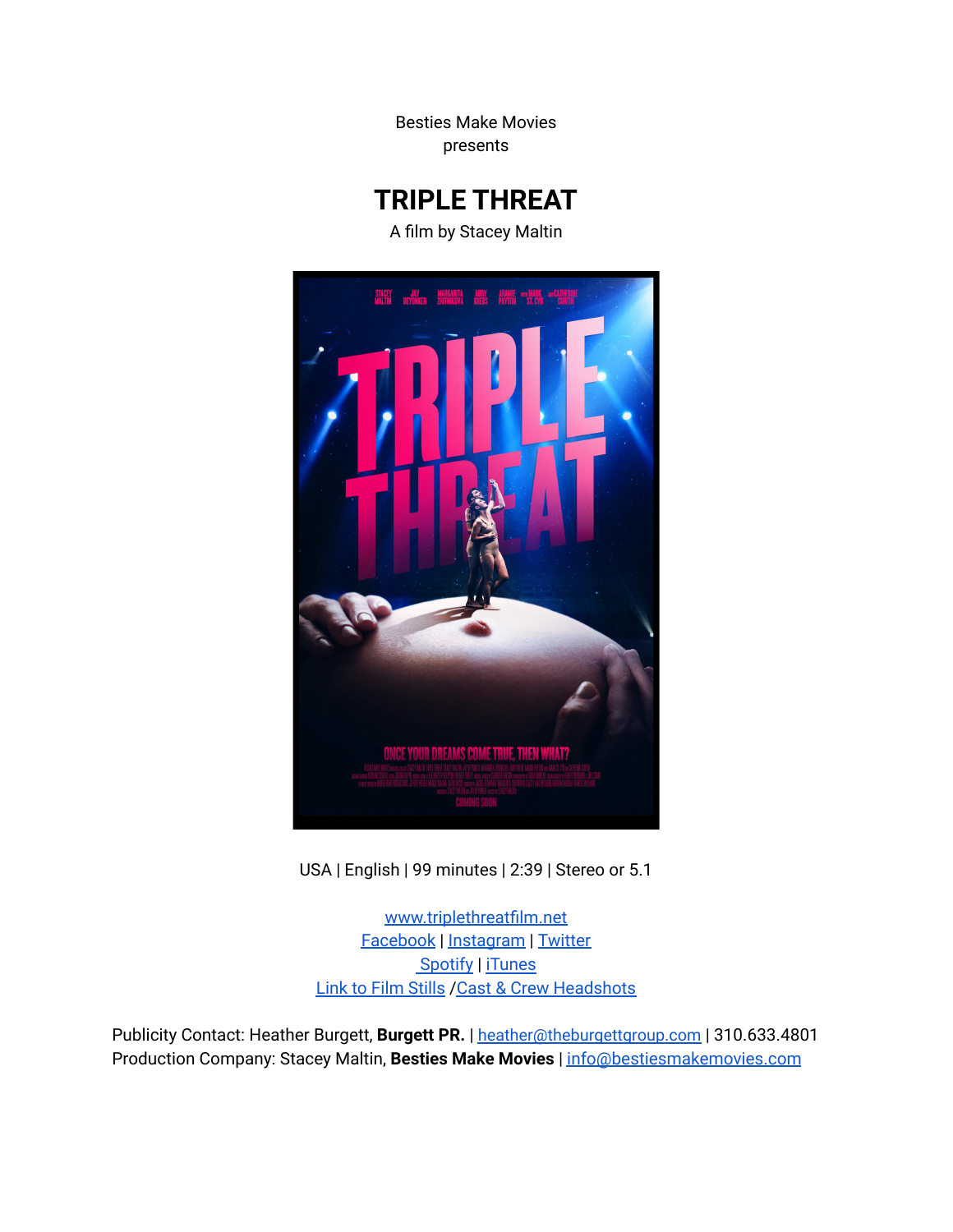"Maltin has delivered a beautifully crafted film that is, in the end, a love story within a love story within a love story. With **finely defined characters matched by solid performances**, snappy music, and camera work (Dani Tenenbaum and Joel Crane) that highlights the motions and emotions of its players, *TRIPLE THREAT* **is a welcome reminder of the energy and hope that is the lifeblood of theatre.**"

—Herbert Paine, *[Broadway](https://www.broadwayworld.com/phoenix/article/BWW-Review-High-Praise-For-Stacey-Maltins-TRIPLE-THREAT-20201009) World*

"Missing Broadway? Musical film, *Triple Threat* will give you your fix. **OK [Magazine](https://okmagazine.com/videos/musical-film-triple-threat-screening-broadway-nyc/)** 

## **LOGLINE**

A relationship between three best friends—on the verge of their Broadway debut—is put to the test when diverging dreams meet the realities of adulthood.

## **SHORT SYNOPSIS**

Dreams of Broadway stardom meet the realities of adulthood in *Triple Threat*, the story of three long-time friends whose shared vision for success is jeopardized as Chloe, Maggie and Gus each decide what's most important in life—and how to achieve it. Fresh out of college, Chloe and Maggie put their all into creating their new original musical, *Firefly*, and ten years of hard work pay off when the show is picked up for a Broadway premiere. Now in their thirties, each realizes that happiness might look a little different from what their younger selves envisioned, from parenthood to partnerships to professional success. Bursting with vibrant original music and a distinctly Millennial vibe, *Triple Threa*t is for every theater kid yearning to make it big, every family bonded by friendship, and anyone who's ever put it all on the line to realize their dreams.

## **FULL SYNOPSIS**

Youthful dreams of Broadway stardom meet the realities of adulthood in *Triple Threat*, the story of three long-time friends whose shared vision for success is jeopardized as Chloe, Maggie and Gus each decide what's most important in life—and how to achieve it. Fresh out of college, Chloe and Maggie put their all into creating their new original musical, *Firefly*, only to have their leading man depart on the eve of the show's first workshop. With Gus on hand to fill the role, ten years of hard work pay off and the show is picked up for a Broadway premiere, promising the three dreamers everything they've ever wanted. But now in their thirties, each realizes that happiness might look a little different from what their younger selves envisioned. Eager to become a father, Gus turns to Chloe and Maggie for help and the three friends embark on a contemporary approach to parenthood. As the births—of the show and the baby—approach, Chloe, Maggie and Gus will have to grow up quickly and admit to themselves (and each other) how their evolving dreams will change their friendship forever. Bursting with vibrant original music and a distinctly Millennial vibe, *Triple Threat* is for every theater kid yearning to make it big, every family bonded by friendship, and anyone who's put it all on the line to realize their dreams.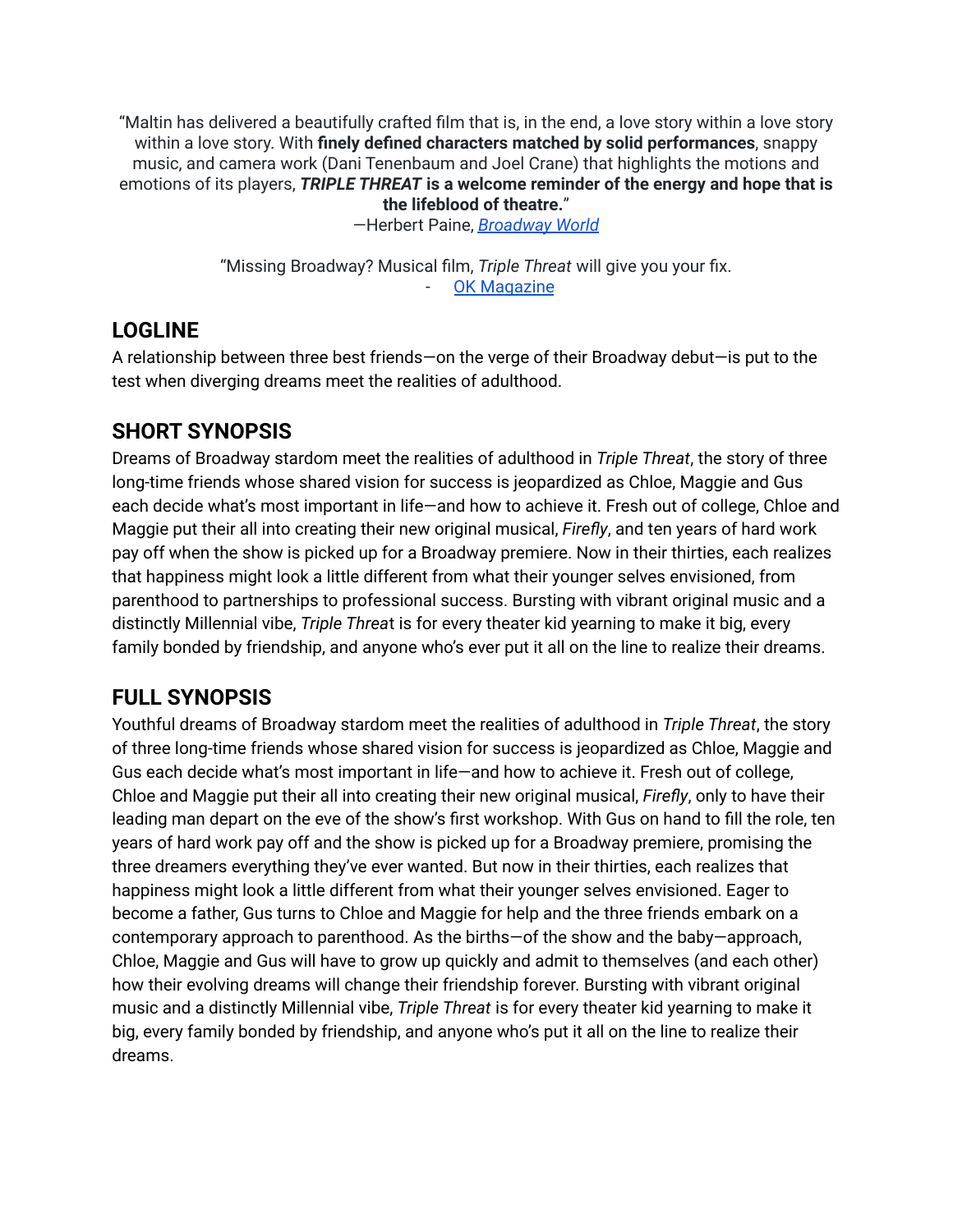## **KEY TEAM SOCIAL HANDLES**

FILM: Triple Threat Facebook: [@triplethreatfilm](http://www.facebook.com/triplethreatfilm) Website: [www.triplethreatfilm.com](http://www.triplethreatfilm.com)

PRODUCTION COMPANY: Besties Make Movies Instagram: [@bestiesmakemovies](http://www.instagram.com/bestiesmakemovies) Twitter: [@bestiesmovies](http://www.twitter.com/bestiesmovies) Facebook: [@bestiesmakemovies](http://www.facebook.com/bestiesmakemovies)

DIRECTOR/WRITER/ACTOR: Stacey Maltin (she/her) Instagram: [@staceymaltin](https://www.instagram.com/staceymaltin/) Twitter: [@staceymaltin](http://www.twitter.com/staceymaltin) Facebook: [@staceymaltin](http://www.facebook.com/staceymaltin)

CO-WRITER/ACTOR: Jay DeYonker (he/him) Instagram: [@jaydeyonker](http://www.instagram.com/jaydeyonker) Twitter: [@jaydeyonker](http://www.twitter.com/jaydeyonker)

PRODUCER/ACTOR: Margarita Zhitnikova (they/them) Instagram: [@marzapproved](http://www.instagram.com/marzapproved) Twitter: [@marzapproved](http://www.twitter.com/marzapproved) Facebook: [@mzhitnikova](http://www.facebook.com/mzhitnikova)

PRODUCER: Jackie Schwartz (she/her) Instagram: [@jschwartz00](http://www.instagram.com/jschwartz00) Twitter: [@JSchwartz00](https://twitter.com/JSchwartz00)

LEAD ACTOR: Mark St. Cyr **(Name Talent lead of Disney + Highschool Musical Series)** Instagram: [@markstcyr](https://www.instagram.com/markstcyr/) Twitter: [@markstcyr](https://twitter.com/MarkStCyr)

LEAD ACTOR: Catherine Curtin **(Name Talent)** Instagram: [@catecurtin](https://www.instagram.com/catecurtin/)

LEAD ACTOR: Aramie Payton Instagram: [@mynameisaramie](https://www.instagram.com/mynameisaramie/)

LEAD ACTOR: Aury Krebs Instagram: [@aurynotsorry](https://www.instagram.com/aurynotsorry/)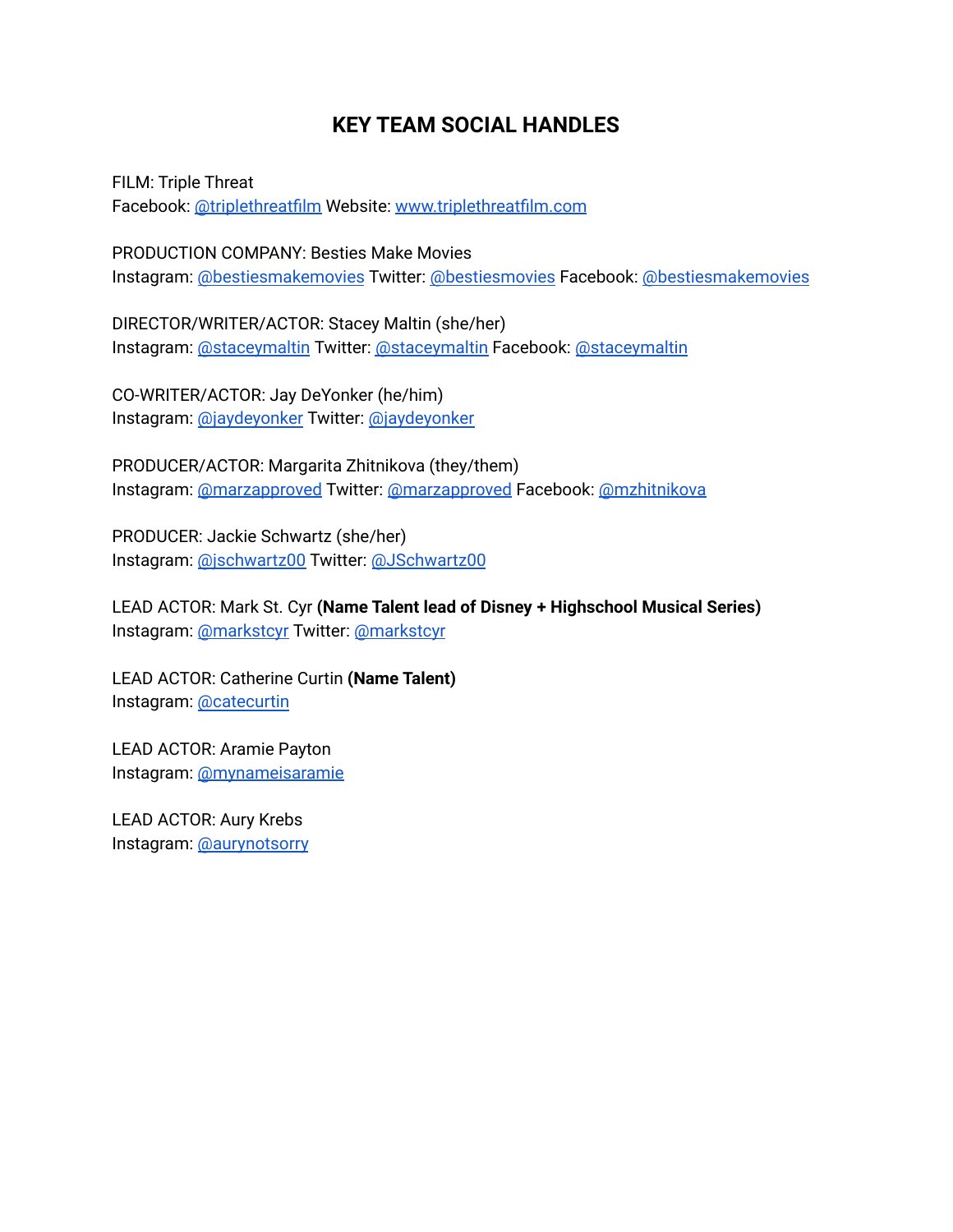## **DIRECTOR'S STATEMENT**

Two things have remained constant in my life for as far back as I can remember: a deep, visceral, love for musical theater and the idea that someday everyone has babies. The musical theater art form touches my soul. Babies, somewhat less so.

From when girls are little, we're given "baby dolls" and taught to take care of them to prepare us for "the inevitable." As a woman in a committed relationship, I'm often asked when I'm having children, and my response that my movies are my children is often met with blank stares. Many films have been made about the female pain of wanting to have children and not being able to, or the devastation of an abortion or the tragedy of losing a child. I thought I would make a film that flips the script on the traditional narrative by having the lead women be unapologetically ambitious while their male best friend is the one who slowly drifts away from his Broadway dreams in order to embrace fatherhood. He becomes the one who doesn't want to miss any moments in the pregnancy while leaving his creative partners behind.

I'm also a huge musical nerd and have long wanted to incorporate musical elements into a story. The truth is when we first started filming this was all I knew. We didn't have a full script or the music fully developed. We got a group of like-minded friends together to film for two days to see what that sparked in us. Those two days are now the first ten minutes of the feature film. I'm not sure I'll ever start a film process that way again, but I can say that for this project it was really magical. The actors really came to play and so much of what they brought to the table in those two days is what we built the rest of the script around.

As a queer woman in an outwardly appearing opposite sex relationship, it was also important to me to make a film that is inherently queer while not letting queer issues become the focus of the story. Maggie is a lesbian whose issues are universal. Gus is a pansexual man who ultimately falls in love with Chloe, a cisgender woman. I wanted to make a movie that allows them to live freely without them ever questioning their identity.

The film also explores the joys and consequences of donating an egg, what motherhood really means, and the societal reaction to men who want to have a child without a partner. All of these pressing issues are portrayed against the backdrop of the creation of a piece of art and what happens when three people's lives are so twisted and intertwined that personal and professional lines become blurred in ways that no one could have foreseen.

The title "Triple Threat" is a play on both what you need to be a top musical theater performer and the three main characters of the film: egg donor, father, and surrogate all representing different aspects of parenting. Each character has the ability to threaten the dreams of the other or help make everything they've ever wanted come true.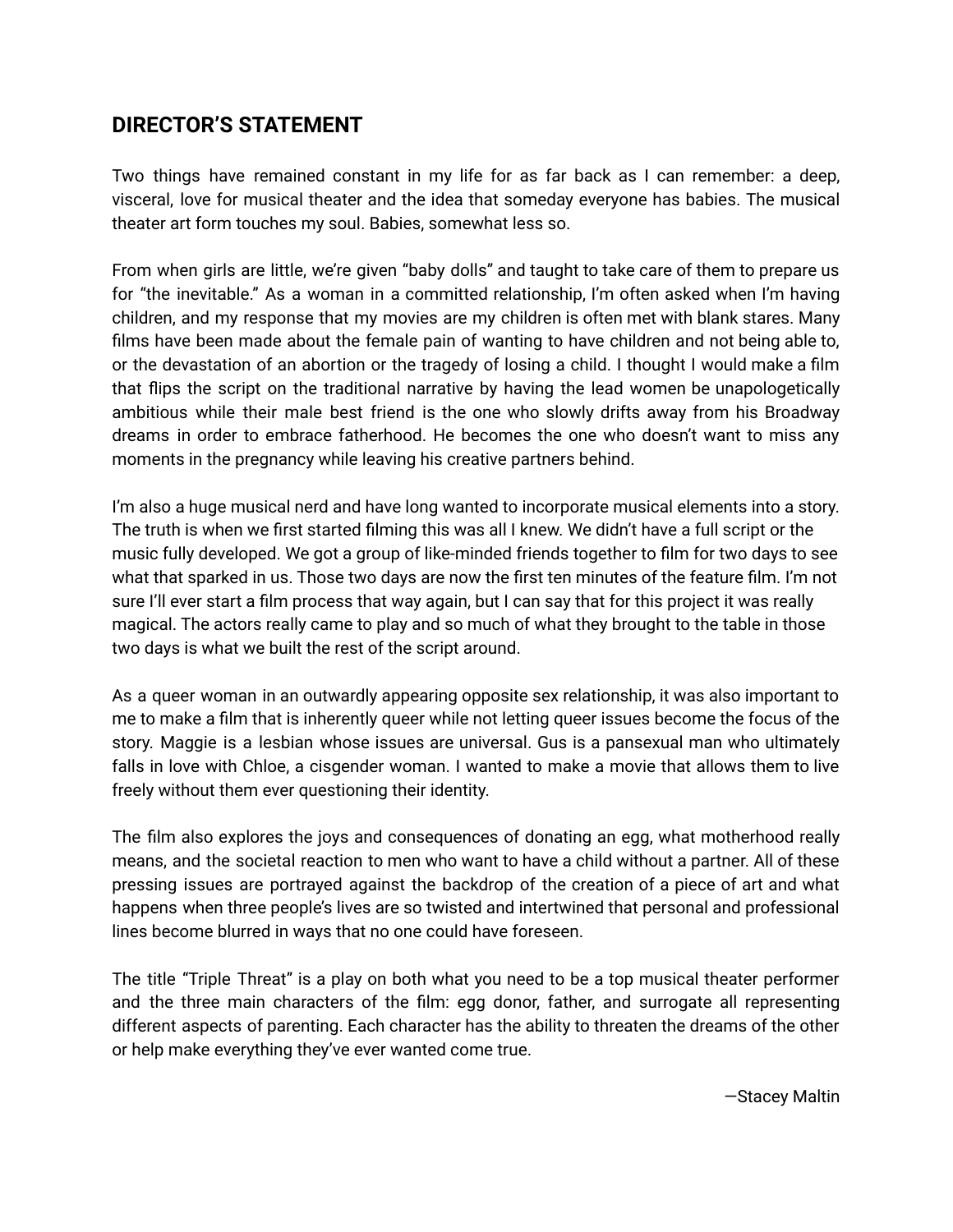# **Creating** *Firefly* **for** *Triple Threat*

Stacey Maltin was introduced to Carner & Gregor by a friend of a friend and the first time she heard "Firefly", she was just blown away. So blown away that she and co-writer Jay DeYonker wrote the whole musical inside the film around it! Carner & Gregor are extremely talented artists and were incredibly generous with the usage of their work. They allowed the *Triple Threat* team to rearrange and reorchestrate everything to make it work for the film and their music is so integral to the story. Additional music for *Firefly The Musical* was written by songwriters [Dana](https://www.danaaliyalevinson.com/) Aliya [Levinson](https://www.danaaliyalevinson.com/) and [Judith](http://imdb.com/title/tt4764490) Moy. The team began production with only one song and by the end they had three full production numbers, a stand alone dance, as well as a "Firefly" reprise. The music became really key to integrating the story of the musical with the story of having the child as well as propelling forward time.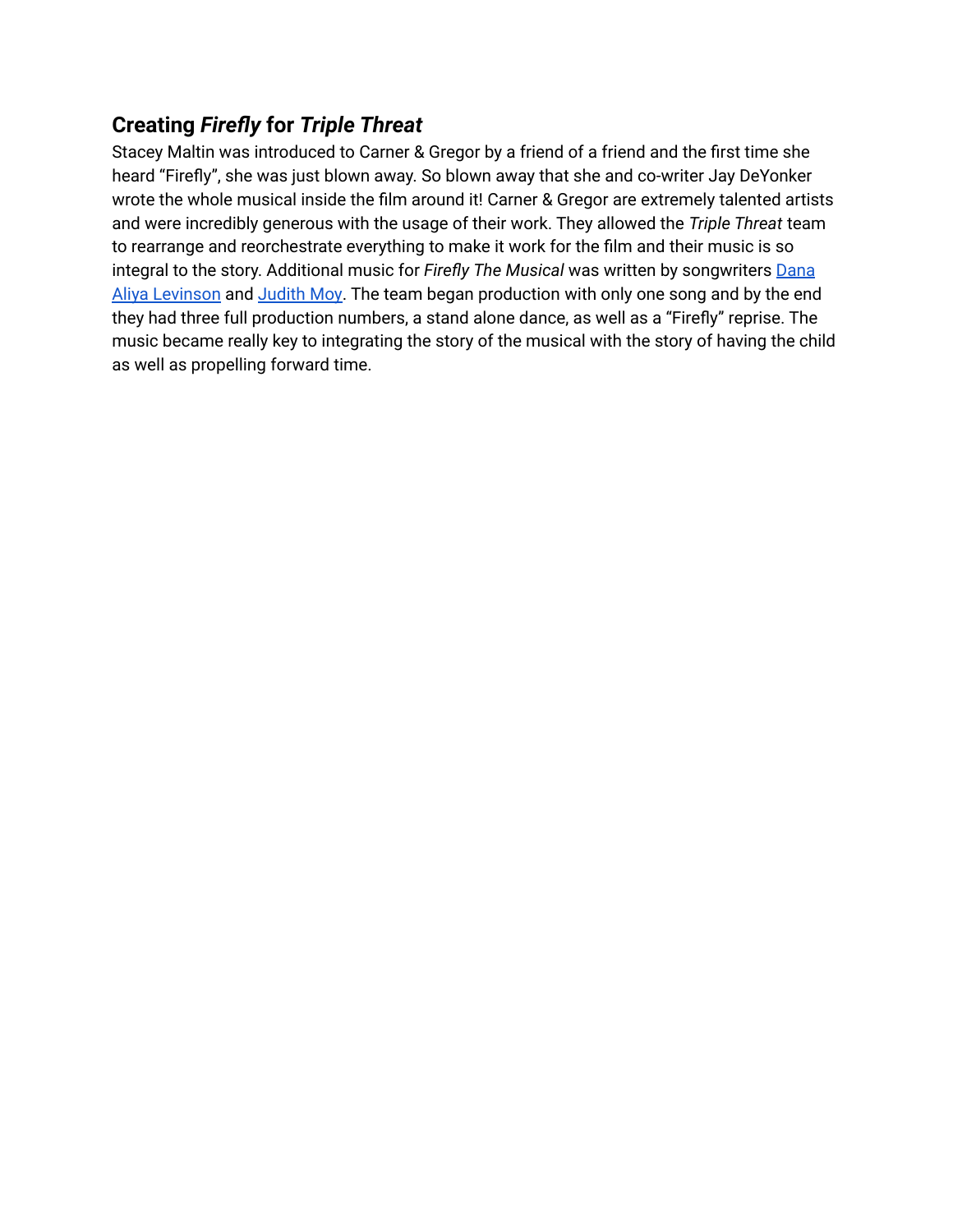# **A Film About Family**

There are many types of family structures found world-wide. For both the creative team behind the film and within *Triple Threat*, family consists of the people who create with you, who uplift you, who stick with you when things become difficult and push you out of your comfort zone when you're in a rut.

This doesn't always look like a nuclear family, but as the world evolves, so do our needs and the ways in which we address them. Though not tied by blood, Chloe and Maggie develop a familial relationship in college and by creating a musical together, decide to be tied to one another indefinitely. With Gus' love of the project and shared vision, he becomes part of that family when he joins the team. And when Gus tells his best friends that he has a newfound desire to have a child, it isn't necessarily pretty, but they tackle it together and find their way back to each other, as family often does.

Importantly, the filmmakers made the intentional choice to "flip the script" by having the man in this scenario decide that he wants a baby. Very rarely do you see a man, in the midst of a successful career, question when it's the right time to have a child, what it might mean to his career, and whether he's willing to completely change his life in order to do it. That's because most of society sees the onus of child-raising and bearing on womxn; but, the people in this ever-evolving world are part of all types of familial situations that break the barriers of tradition.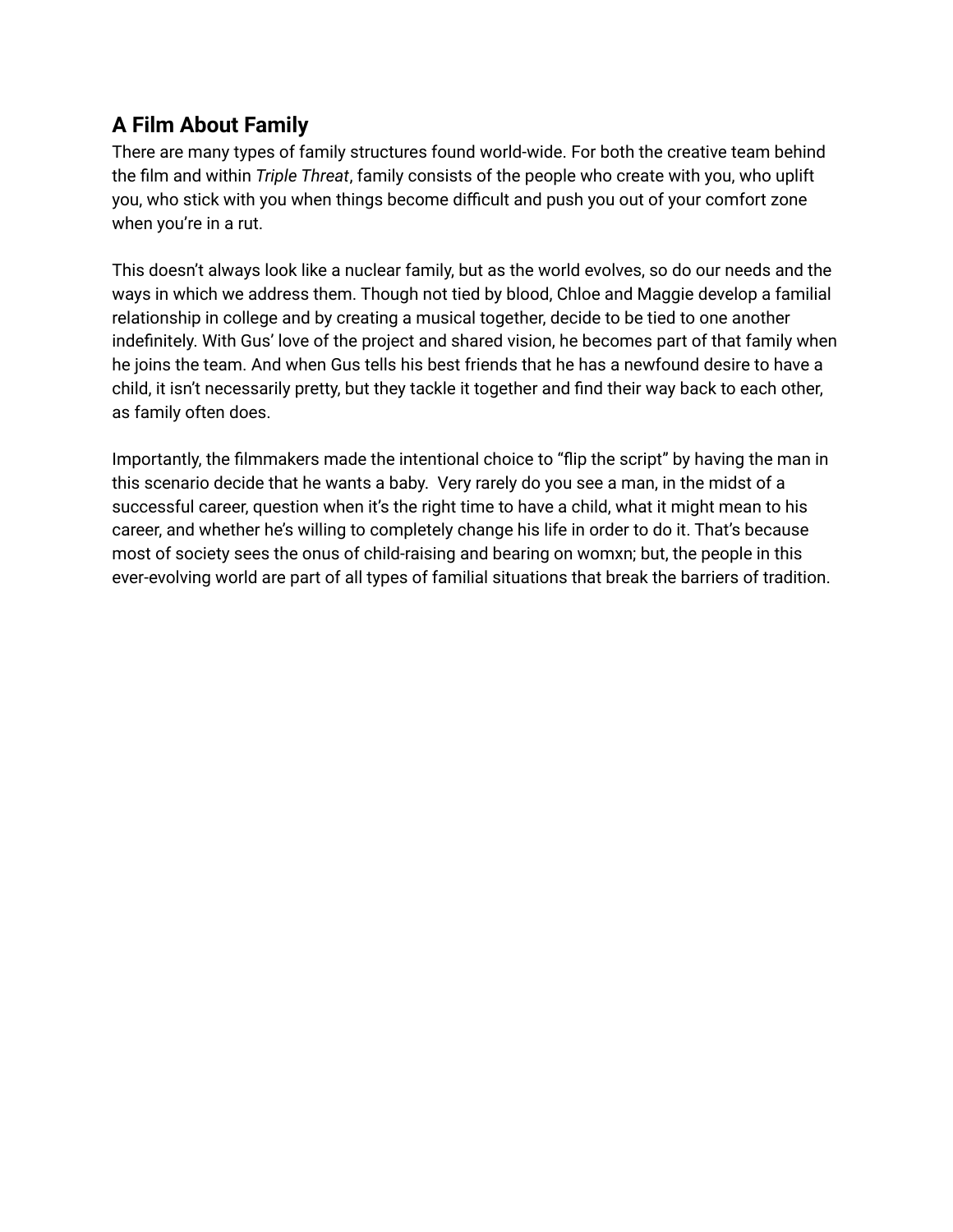## **An Interview with The Besties, Stacey Maltin and Margarita Zhinikova**

### *Describe the timeline of making the film from script to post.*

**Stacey Maltin:** I started writing the script in 2018. We started filming with only twenty pages written in a style that is anything but traditional. After filming for two days, I understood how much I wanted the music integrated into the story. That began a six month process of developing the musical numbers, finishing a script that now had actors who had helped us breathe life into our main characters, and understanding that the fim is really a love story inside a love story inside a love story. During that six-month, hard-work period, our producers were out raising funds, securing incredible locations at dirt-cheap rates and setting up a timeline for the rest of filming (which took place through the summer of 2019).

We wrapped principal photography at the end of August 2019, and as we put together a rough cut, we set up more filming days through January of 2020. When the COVID19 pandemic hit in March,we were deep into editing, not quite picture-locked. We thought for sure by the time we needed to do ADR and in-person color sessions, the pandemic would be over. As the pandemic continued, we had to get a little creative. We bought high quality microphones and shipped them to our actors who were at this point spread all around the country. One of our actresses recorded some singing ADR from the floor of her mom's closet in Texas because that was the quietest place in the house!

It was certainly a challenge to finish everything remotely, but I'm so proud of how our team came together to put the finishing touches on our film baby, a labor of love for us all. All in all, it was about two years from start to finish. Not bad, considering the world basically shut down in the middle!

### *What inspired you to write THIS story NOW?*

**Stacey Maltin:** So many of my single male friends talk about badly wanting children, and I haven't seen that expressed on screen yet. I've seen stories about women who hit thirty and want a kid, or a story about a fairly traditional-looking gay couple wanting a kid, but I think that it's high time we change the narrative that it's only women who want to settle down and have a family.

More and more women want their dreams to come true before they start the journey towards motherhood. More and more men don't want to wait. This genre was badly in need of a makeover, and *Triple Threat* creates a really beautiful, believable world about three people who fall away from each other when their dreams start to diverge from the reality that they had been building. It's so important to keep hitting at the societal gender binary, and I think we do it in a really inclusive way.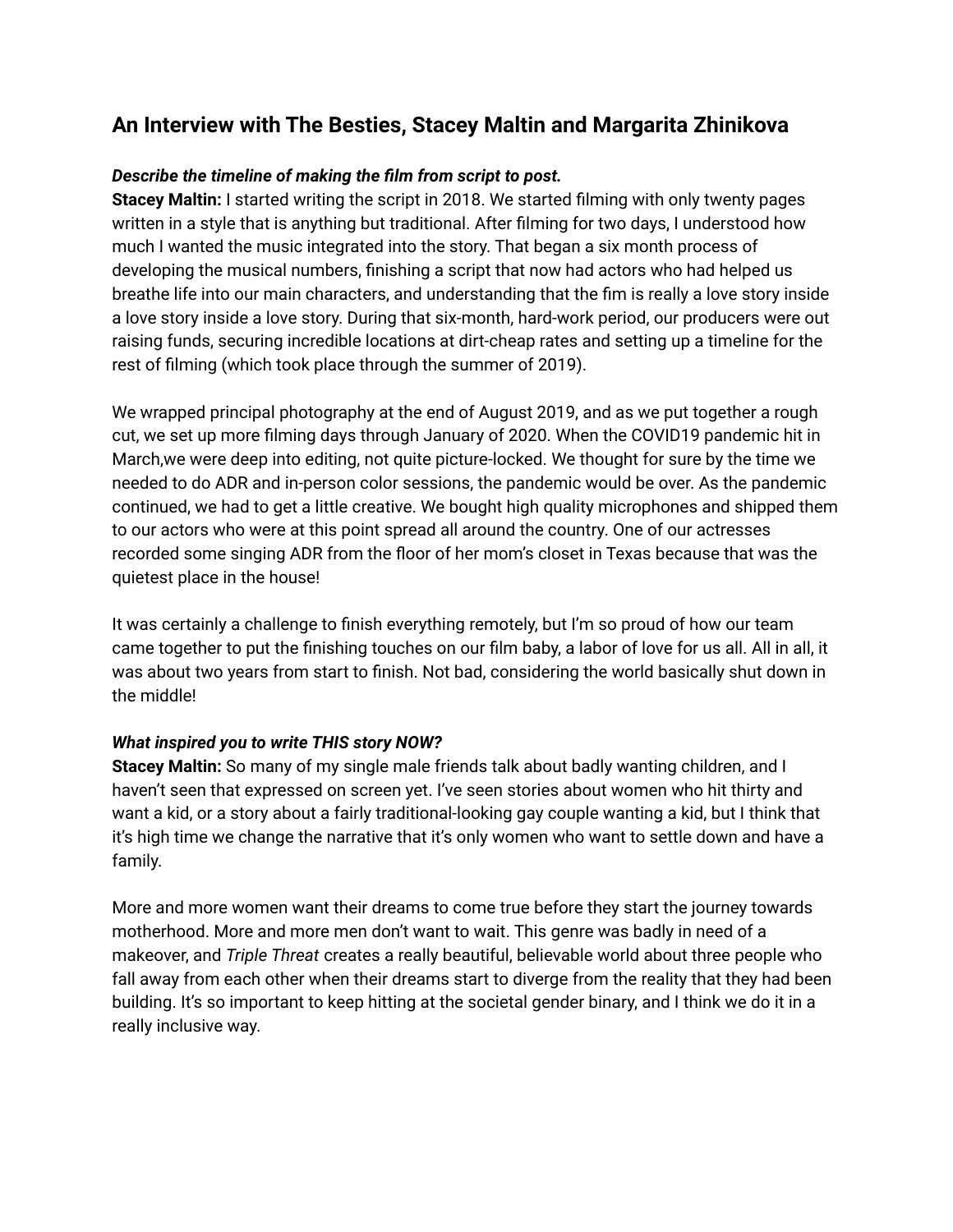#### *Talk about some of the highlights from being on set?*

**Margarita Zhitnikova:** It's hard to pull the days apart because we all threw ourselves ALL IN on so many levels, wearing so many hats. Rather than focusing on one specific event, the real highlight, in my opinion, was that folx didn't just show up to "work." They brought their amazing energy to set because they believed in the story and wanted to work with our team to bring it to life. It was such a supportive, dedicated team. I'm not crying, you're crying! OK FINE, I'M CRYING.

**Jackie Schwartz:** As anyone who has produced before knows, it truly takes a village to make a freakin' film! Luckily, we had the most extraordinary village of filmmakers to pull off our little musical feature that could. So much coordination (and chaos) goes into pre-production, that by the time a director calls action, you just hope nothing goes too wrong that you can't fix. With our team, I was more confident than any shoot I had been on that we would make it work. Everyone was so determined and passionate about our film, that you knew the word impossible didn't exist. We built a Broadway set, a POOL - A GODDAMN POOL, and there was one scene we reshot about 4 times. But everyone kept coming back to do it. I remember the energy every time we had to redo the scene - it was mostly laughter. There was a bit of stress that the light had to be just right or we'd be doing this again, but we laughed. Part of me thinks we could have gone back for another round, as we were just happy to be together once more.

#### *Describe your partnership as friends and creative collaborators.*

**Margarita Zhitnikova:** Our partnership is constantly evolving because we are both people that want to grow and become better. Much like Chloe and Maggie, we love each other HARD. We encourage each other, celebrate each other, fight, hug, laugh like crazy people and use our powers to make the world a better place. Stacey is the first person I turn to when I have an idea. When she told me about the Triple Threat seed in her mind I was so fucking excited. The story is so personal to me. I don't want to make human children, I want to make art and seeing many of my female friends decide to have babies in a world where basically any industry looks for a reason to keep women out was blowing my mind. This film came at the perfect time. Watching Stacey direct her first feature was seriously like fireworks inside of me. I'm also super excited to see our film family grow with Jackie Schwartz joining the company. She shares the same values and adds so much to our team.

### *How has the film, or your intentions for the film, changed from conception (no pun intended) to today?*

**Stacey Maltin** We began with some change in our pocket and a cool idea. I never imagined that over a hundred people would end up working on the film who gave us time and money and passion and creativity and helped us raise our film baby to what she is today. We started making the film pre-Covid and as the toll of the pandemic has continued to devastate theater around the world it has given new meaning to what the film means to me and our entire team.

**Margarita Zhitnikova:** It's just so much more than I ever thought possible. *Triple Threat* started out as a run and gun idea that ended up attracting some of NYC's top independent cast and crew.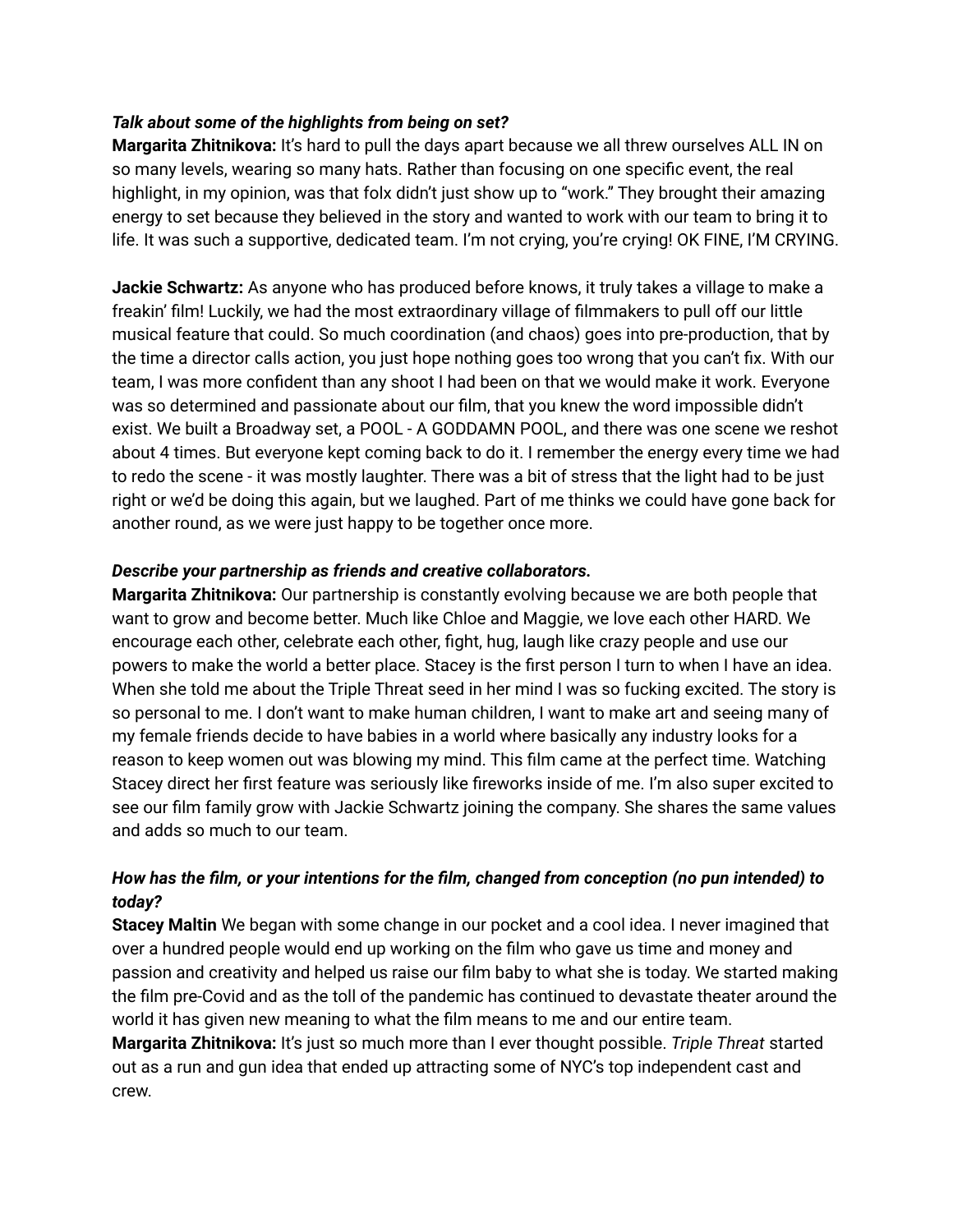**Jackie Schwartz:** I've always had this feeling that musicals are the one place you can go to feel like your biggest and wildest dreams are attainable. The making of *Triple Threat* is a testament to just that. We took this beautiful baby (pun intended) and raised it together into a beautiful, fully realized piece of work that was much grander than originally intended. I hope everyone watching it feels that, especially in a time now when we need the magic of Broadway more than ever.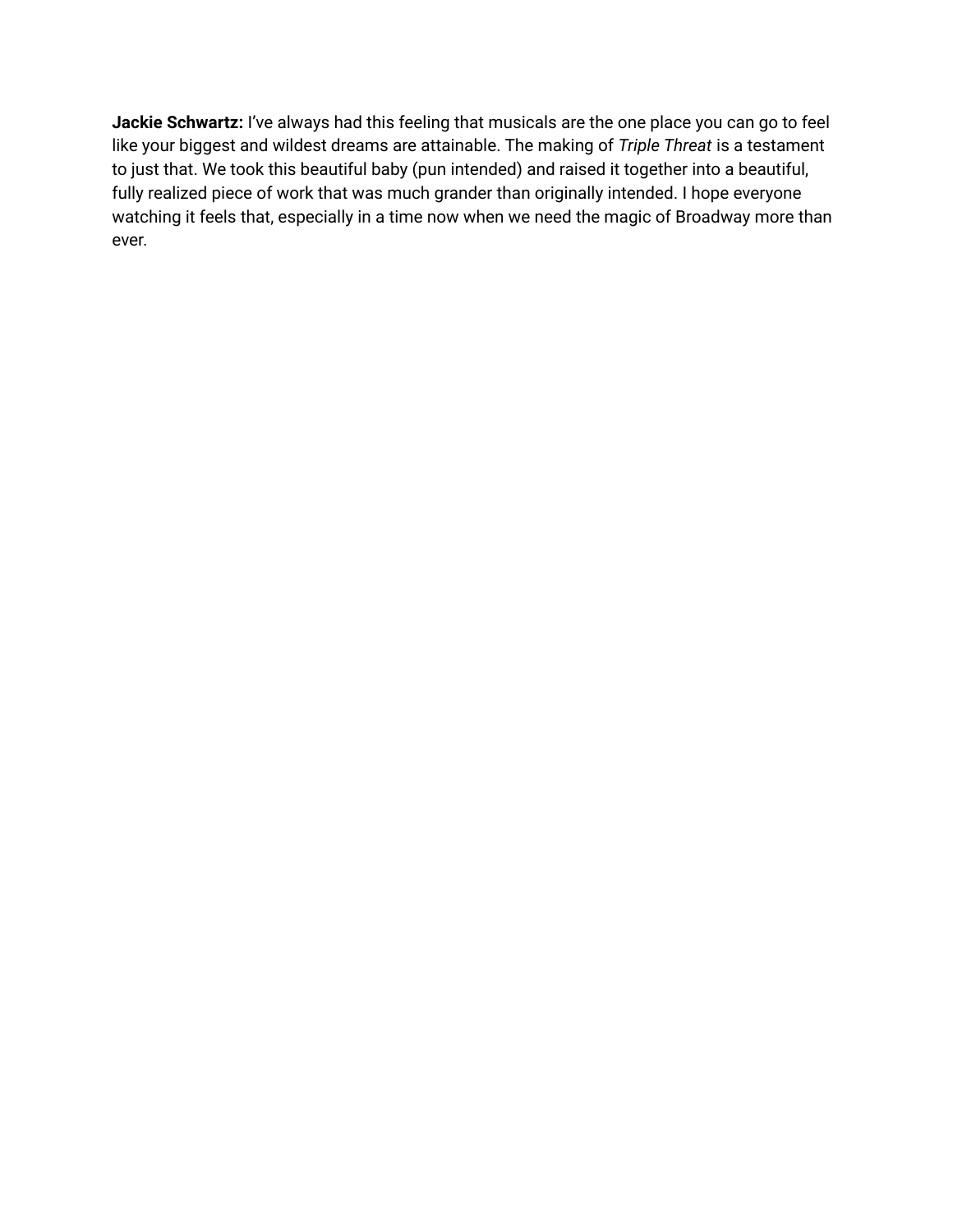## *TRIPLE THREAT* **Production - A Green Set**

*According to the LA [Times](https://www.latimes.com/business/la-fi-ct-onlocation-20140731-story.html#:~:text=Film%20sets%20are%20notoriously%20wasteful,72%20tons%20of%20food%20waste.) "Film sets are notoriously wasteful places. Big movies can generate* 225 tons of scrap metal, nearly 50 tons of construction and set debris, and 72 tons of food waste."

After seeing that statistic, making the set for *Triple Threat* as green as possible was non-negotiable. Though *Triple Threat* isn't a huge movie with endless resources, the team checked in with all cast and crew members about their dietary needs. Our goal was to solely serve vegan and vegetarian meals, except for specific requests. The filmmakers put processes in place to ensure that 90% of paperwork was completed digitally. Instead of single-use plastic bottles being the star of the hydration show, cast and crew were encouraged to bring their own water bottles and the set had access to water readily available for refilling. The leftovers from our meals were donated or composted, and the single-use cups, plates, and cutlery were all biodegradable and or compostable.

Regarding what's on screen, our costume designer, Keriann Corriea, worked with the talent to build the character wardrobes from things they already owned and when that wasn't possible, she turned to thrifting. The mission of Besties Make Movies is to make the world a better place, and that includes taking care of our planet. #goinggreenisdope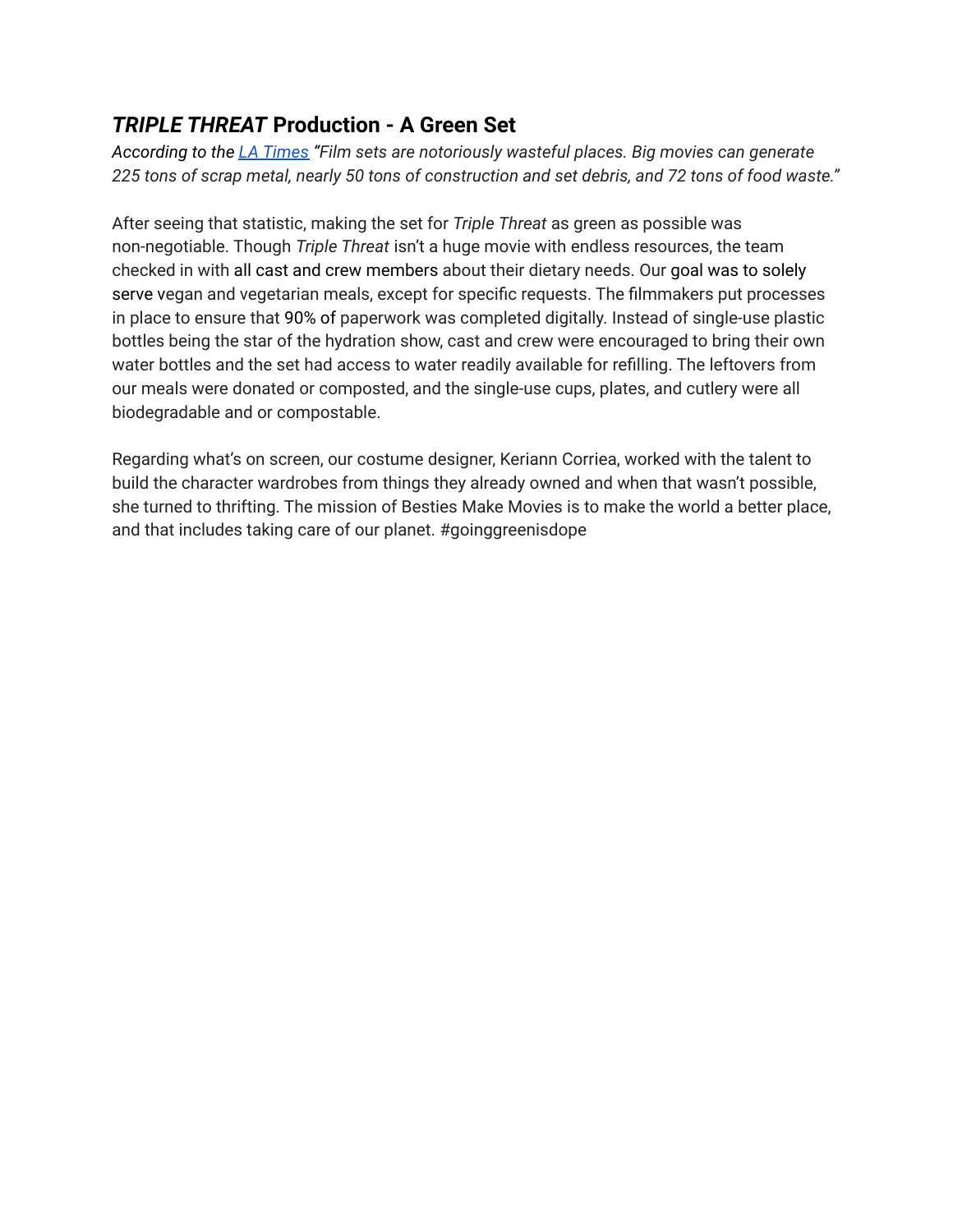## **CAST AND CREW BIOS**

#### **Stacey Maltin** (She/Her/Hers) | *Writer, Director, Producer, Editor; "Chloe"*

Maltin is an award-winning filmmaker and actor. She grew up obsessed with musicals and theatre, which led her to New York, where her filmmaking career took off. Her first feature film, *[Landing](http://imdb.com/title/tt4764490) Up—*which she wrote, produced and starred in—was distributed by The Orchard and was for a time listed in the Top 10 independent films on iTunes among titles including *The Danish Girl* and *The Grand Budapest Hotel*. Her pilot *Linked* premiered at Oscar-qualifying Cinequest Film Festival and has received nominations for Best Episodic pilot at several festivals. Her feature script *HEAD*, based on a short she directed that premiered at NewFest Film Festival, was a finalist at the Outfest screenwriting lab and is currently in development. Her feature script *The Other Side* was produced by THE BLCKSLST as a radio podcast and starred Maltin, along with Darren Criss, Jerry Adler and Eddie Kaye Thomas. She is the Co-Founder of Besties Make Movies with work wife Margarita Zhitnikova and commercial production company WIWU Productions with her partner, Dani Tenenbaum. Follow Stacey on [Instagram,](http://www.instagram.com/staceymaltin) [Twitter,](http://www.instagram.com/staceymaltin) [Facebook](https://www.facebook.com/StaceyMaltin).

#### **Margarita Zhitnikova** (They/Them/Theirs) | *Producer; "Maggie"*

Zhitnikova is a Russian/Jewish award-winning actor, filmmaker and refugee. Moving from Russia to Brighton Beach, Brooklyn as a child, Margarita grew up exploring their identity and studying acting in the heart of NYC. Dedicated to smashing the patriarchy, Margarita embraced writing and producing, leading them to Co-Found Besties Make Movies with Stacey Maltin. Margarita's short film *Jones*, which they wrote, produced, and acted in, has screened at festivals across the country, winning Best Short Film & and accruing several Best Actress nominations. Their film *2 WEEKS*, about asexuality, premiered at the Oxford Film Festival and their screenplay *Zasha*, co-written by Jeffrey Weber, is nominated for Best Horror Short at Magic of Horror Film Fest. They are also honored to be a judge for the Revolution Me Film Festival. Follow Margarita on [Instagram,](http://www.instagram.com/marzapproved) [Twitter](http://www.twitter.com/marzapproved), [Facebook](https://www.facebook.com/MarzyGotYourHart).

#### **Jackie Schwartz** (She/Her/Hers) | *Producer*

Schwartz is an award-winning filmmaker, writer, and activist, with a mission to create content about underrepresented voices and marginalized communities. In 2014, she co-created, produced, and sold a digital series called *Rare Birds of Fashion* to a major network. Since then, she's produced multiple web series and short films which have premiered and won awards at festivals throughout the country, including Outfest, Cinequest, ITVfest, Oxford Film Festival, and more. Her film *Dusty* participated in the Outfest Screenwriting Lab Summer 2019 and the Middlebury Script Lab January 2020. She recently completed production on her musical feature film *Triple Threat*. Previously, she worked as an associate producer at Fully Branded Media, collaborating on films including *Margin Call* and *Kill Your Darlings*. She is a proud plus-size woman currently living in NYC and is a board member of Realize Your Beauty. Follow Jackie on [Instagram](https://www.instagram.com/jschwartz00/) and [Twitter](https://twitter.com/JSchwartz00)**.**

#### **Jay DeYonker** (he/him/his) | *Writer; "Gus"*

Originally from the New Jersey shore, Jay got his BFA in theater from NYU before finding himself living and working in Prague, an artistic experience that changed his life forever. Upon returning to NYC, Jay wrote and/or produced two short films ([Head,](https://vimeo.com/192174704) Stronger [Together](https://www.amazon.com/Stronger-Together-Stacey-Maltin/dp/B07SZ52KHR)) and a pilot ([Linked\)](https://vimeo.com/283099457) which have been accepted into various film festivals (NewFest, Cinequest, QueerX, Queen's World Festival, and many more). Jay is currently in post-production for his first feature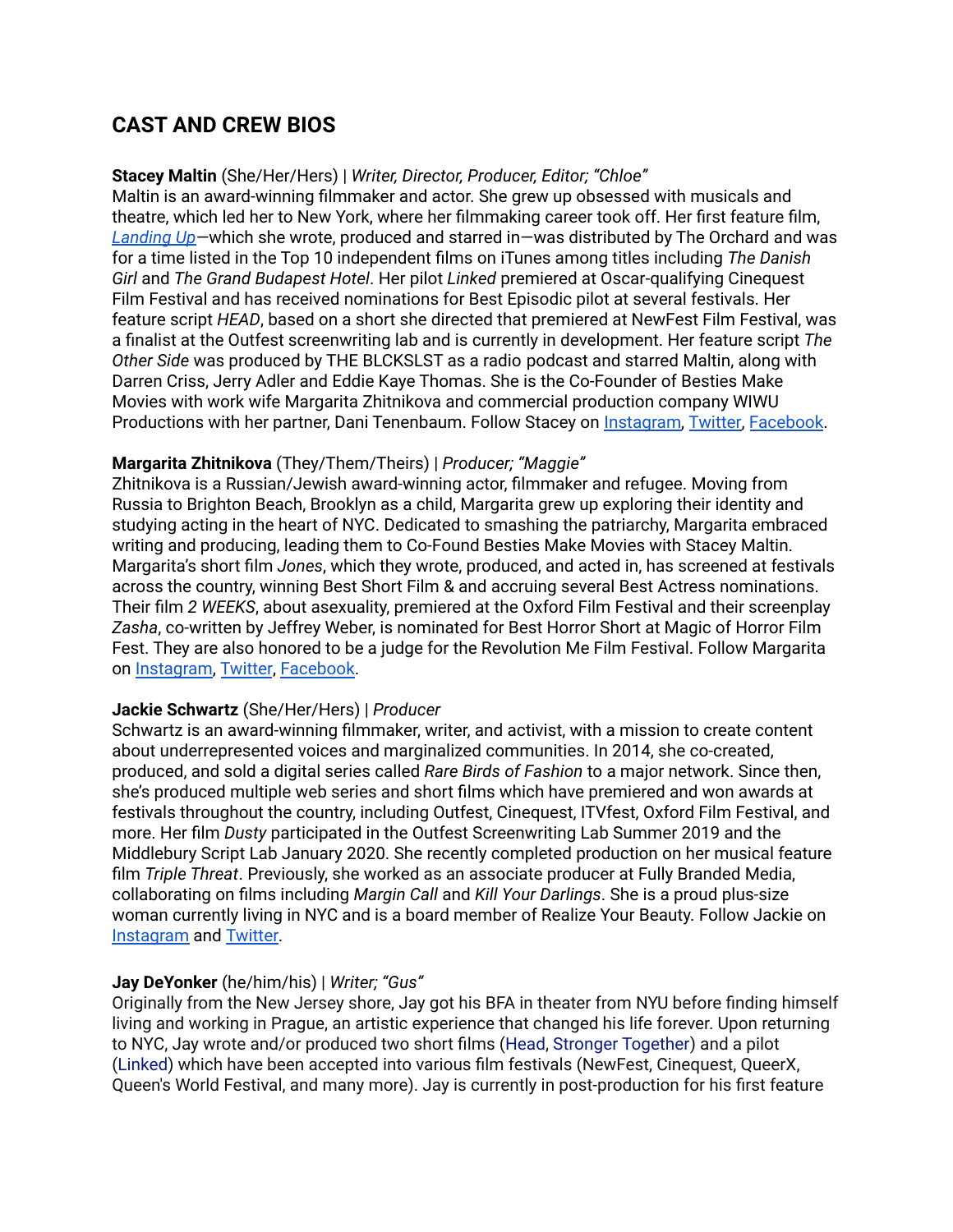film as a writer and an actor, Triple [Threat](https://www.imdb.com/title/tt9233514/?ref_=nm_flmg_act_6), along with his favorite collaboration team, [Besties](http://www.bestiesmakemovies.com/) Make [Movies](http://www.bestiesmakemovies.com/) productions.

### **Mark St. Cyr** (he/him/his) | "Caleb"

Mark St. Cyr is a leading man and quickly rising star. Mark is currently filming Season 2 of his series regular role on HIGH SCHOOL MUSICAL: THE MUSICAL: THE SERIES for Disney Plus. Previously he was a series regular of **[DOOMSDAY](http://www.doomsday-series.com/)**, which won top awards at TV festivals NYTVF, ITVFest, & Brooklyn Webfest. DOOMSDAY is SUNDANCE Lab finalist, and is directed b[y](http://independent-magazine.org/2017/06/10-filmmakers-watch-2017-sonja-ohara-jaspal-binning/) [INDEPENDENT](http://independent-magazine.org/2017/06/10-filmmakers-watch-2017-sonja-ohara-jaspal-binning/) Magazine's "10 Filmmakers to Watch" Sonja O'Hara.

In feature film, Mark shines in MARSHALL opposite BLACK PANTHER's Chadwick Boseman and EMPIRE's Jussie Smollett and plays the role of "Jarrod" in the indie-feature,

ACCOMMODATIONS. In the Jane Austen adaptation, A MODERN PERSUASION, Mark plays "Brian".

In network drama, Mark carries a lead role for an episode of Lifetime's I LOVE YOU BUT I LIED, a supporting role as "Arthur Burton" in season five of CHICAGO P.D. and he recently co-starred "Jamal Turner" in the season finale of LAW & ORDER: SVU opposite series leads Marishka Hargitay and Ice-T.

In network comedy, Mark recently wrapped a co-starring turn in KEVIN CAN WAIT across from series leads Kevin James and Leah Remini. In SNEAKY PETE, Mark delivers a quirky co-star across from series lead Giovanni Ribsi.

Mark is originally from Louisiana, has a flawless Southern accent (when he wants it) and speaks conversational French. He is a graduate of Elon University, with a Bachelor of Fine Arts in Acting. He is an alumni of the ABC Diversity Talent Showcase alongside the likes of Chadwick Boseman, Laz Alonso, and Jesse Williams.

## **Catherine Curtin** (she/her/hers) | "Audrey"

Catherine Curtin was born and raised in NYC. She made her Broadway debut in 1990, appearing in the original production of Six Degrees of Separation.[1] The following years, she appeared in many Off-Broadway productions, including the title role of Janis Joplin in Love, Janis, for which she was nominated for Joseph Jefferson Award.[2]

On television, Curtin appeared in episodes of New York Undercover, Sex and the City, Law & Order and 30 Rock. In 2013, she was cast in a recurring role as correctional officer Wanda Bell in the Netflix comedy-drama series Orange Is the New Black.[3] Along with cast, she won two Screen Actors Guild Award for Outstanding Performance by an Ensemble in a Comedy Series in 2015 and 2016.[4] She left the series in 2017 and returned for multiple episodes for final season in 2019. From 2016 to 2018, she had a recurring role in the HBO comedy series Insecure and in 2018 played Sandy Langmore in the seventh season of Showtime drama Homeland.[5] In 2017, she had a recurring role as Claudia Henderson in the Netflix horror series Stranger Things.[6]

Curtin has played supporting roles in a number of films, including Extremely Loud & Incredibly Close (2011), The Wolf of Wall Street (2013), Catfight (2016), The Light of the Moon (2017), Beauty Mark (2017), Bad Education (2019), and The Half of It (2020).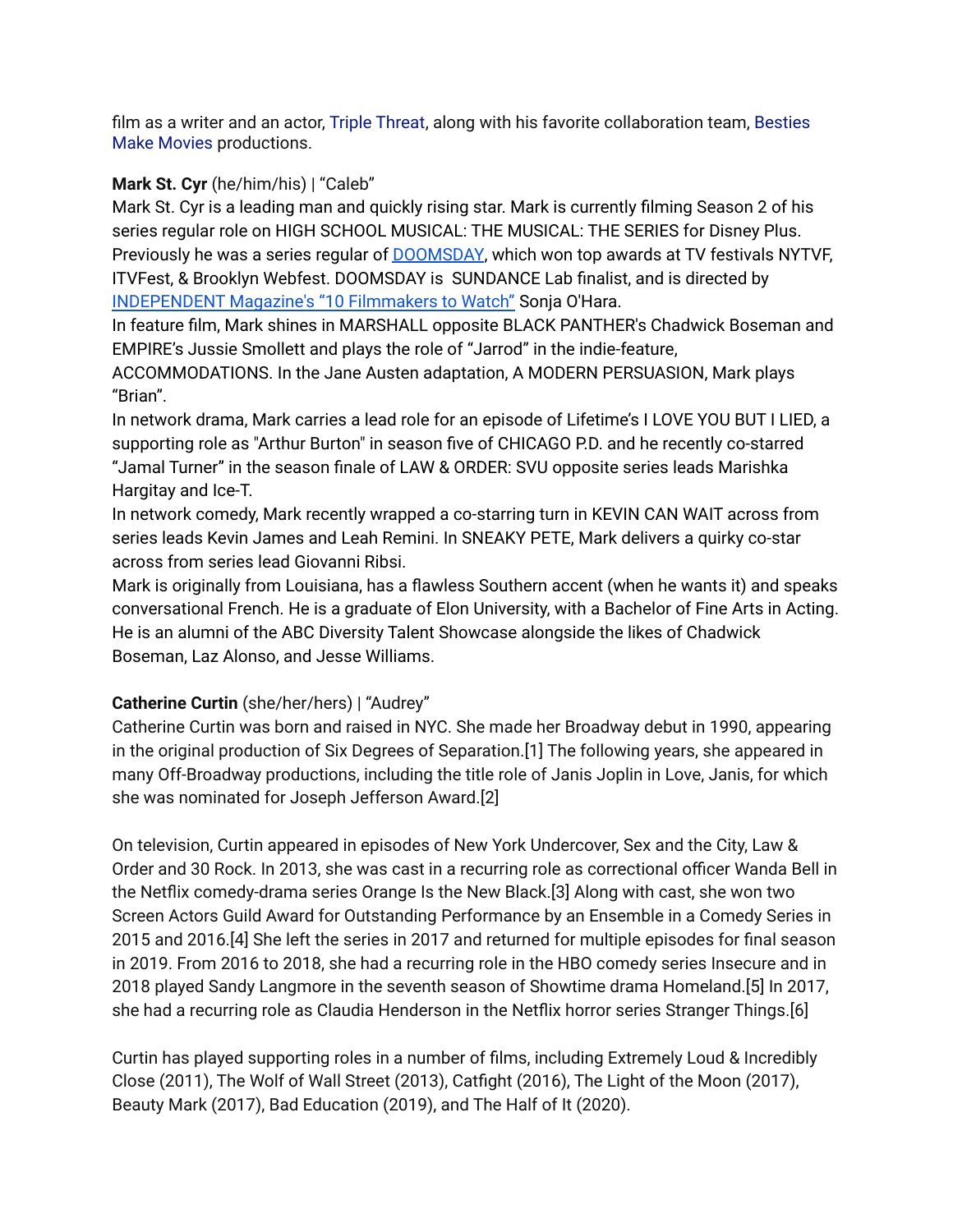#### **Aury Krebs** (she/her/hers) | "Chiara"

Aury Krebs is a New York based actor from Philadelphia. She is known for her love of athletic wear, tall trees, big muscles, expensive dark beers, shaming those who continue to fall for the rising IPA trend, and alliteration. As an Asian American actress, she was grateful and bewildered at the chance to play an Italian mother, Irish gang leader, European tyrant, Haitian goddess and British hippie during her time at Pace University. Most recently she was selected for the ABC Discovers Talent Showcase and portrayed the role of Chiara in the feature film Triple Threat.

### **Aramie Payton** (he/him) | "Griffin Voss"

Aramie Payton is a triple threat, indeed. The passionate multi-disciplinary artist has worked in Dance, Music, Theatre, Modeling, Voice-over and Musical Theatre (including Broadway). A Chicago native, Aramie now resides in New York City, where he has enjoyed opportunities with NYFW, Nickelodeon, national/international tours and now, Film. Offering smooth moves, enticing truth and soulful vocals to each endeavor, Aramie marches to his own beat...and it's groovy. Recent theatrical credits include: Bat out of Hell, Cruel Intentions, Hairspray, Dreamgirls and The Scottsboro Boys (Helen Hayes Award). Aramie also shares creatively through Arts Education and his company, Diadem. He is currently writing and producing his own content. Thanks BMM for this opportunity! @mynameisarami

### **Dani Tenenbaum** (he/him/his) | *Executive Producer, Cinematographer*

Dani Tenenbaum is a storyteller, VR filmmaker and an award-winning filmmaker. He makes films to try and understand the world better. He attended the "Minshar for Art" film school in Tel Aviv, Israel, class of 2010, and graduated with an honorable mention. His thesis film 'Guides' participated in several big festivals and won Best of Fest at the Indieworks screening series in NYC. He also won the cinematography award in the 2012 48hours film project in NY for filming "Zoe." Both his feature films (*[Landing](http://imdb.com/title/tt4764490) Up* and *A New Christmas*) are now available on digital platforms like iTunes/Amazon Prime/Google Play and select VOD platforms. After directing *[Landing](http://imdb.com/title/tt4764490) Up,* he started a directors' collective called The [Sandbox](http://www.thefilmshop.org/the-sandbox/), a "gym" for directors.

### **Joel Crane** (he/him/his) | *Cinematographer*

As a cinematographer as well as a photographer, Crane wants to pursue authentic and meaningful projects in his work. Crane's entire life has been spent in image-making in one form or another, a passion that took hold from a very early age and will continue for many more years to come. Crane is just as comfortable on a film set with vast lighting arrays as out on the streets with just a camera in hand and that weird excitement that somehow has never seemed to fade.

### **Martha Frances Williams** (she/her/hers) | *Producer*

Originally from Winston-Salem, NC and a graduate of Savannah College of Art and Design, Martha Frances moved to NYC in 2010 and worked with Broadway producer Jed Bernstein at Above The Title Entertainment. While developing the curated approach that is BAD MoFo Productions, Martha Frances has served as chief of staff for Joana Vicente at The Independent Filmmaker Project (IFP),) and is currently the Director of Sponsorship for Filmshop. Her work has included Broadway shows (Driving Miss Daisy, WORKING, Margaritaville, Bull Durham, Roe,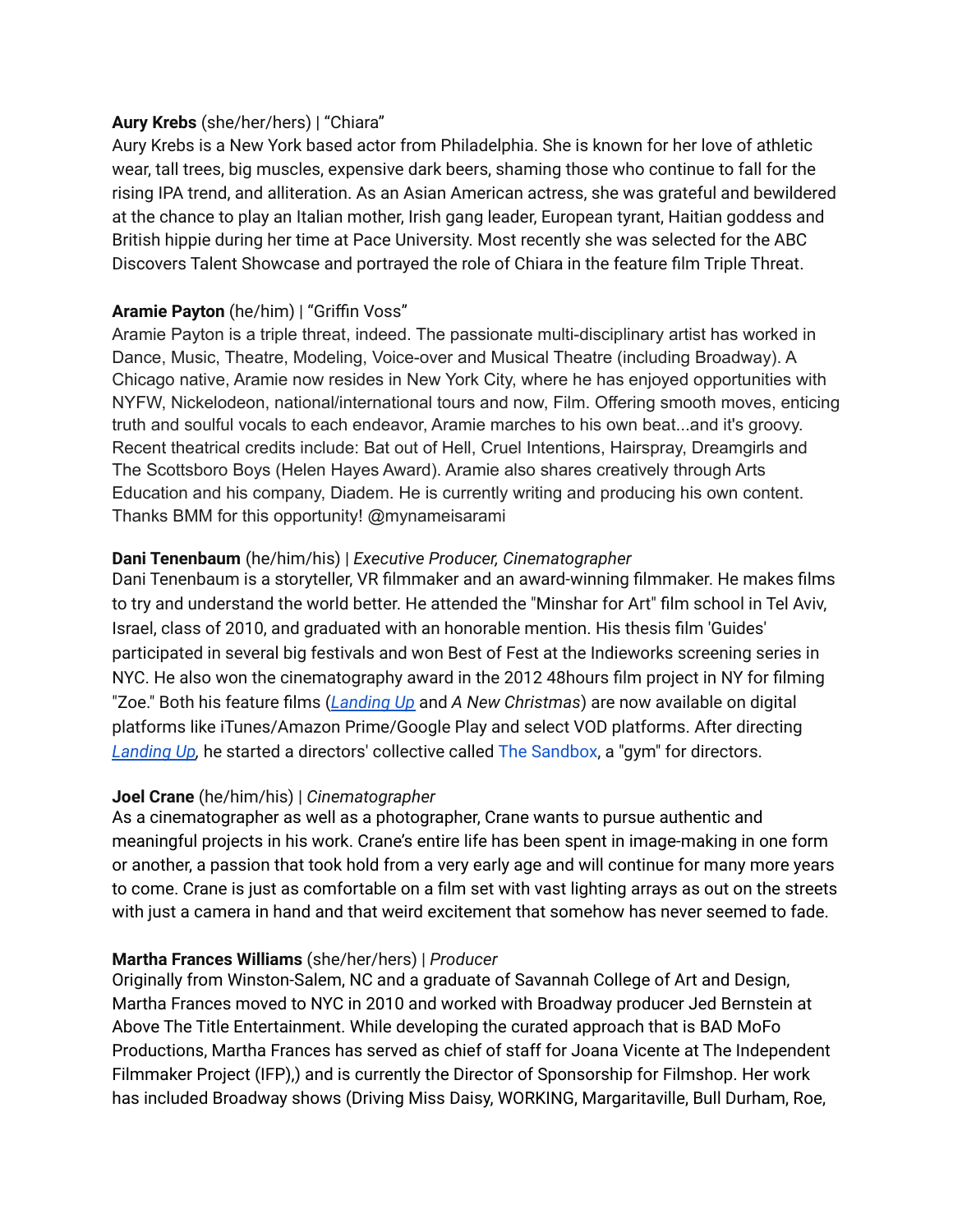Grace); assisting the creative development and revival of the Bucks County Playhouse; coordinating and managing various Commercial Theatre Institute workshops and courses. Film work includes: *Found, Greener, I am THEM, Oatmeal, Atlas of The Soul, Delicate Rite, Privilege Unhinged, Up or Out, If The Shoe Fits, Don't Forget To Remember,* and *Triple Threat.*

#### **Carrie Radigan** (she/her/hers) | *Producer*

Carrie is an independent producer based in NYC, currently working at VICE as a Post Production Coordinator. Her films have screened at various festivals, including Fantasia, BFI London Film Festival, and OutFest Fusion. Her most recent projects (ENGAGED directed by Dave Scala, JONES directed by Stacey Maltin, and 2 WEEKS directed by Victoria Negri) are currently in the festival circuit. Her project THE INVADERS by Mateo Marquez screened at over 25 festivals in the 2018 circuit. She is in post-production for CHASING CHASING AMY, a documentary based on the 1997 Kevin Smith movie CHASING AMY and in pre-production for a surrealist short comedy, PANCAKE SKANK, both by Sav Rodgers. She is the founder of Martini Shot, an art salon that creates a community for artists of various mediums and backgrounds. Boss bitches unite.

#### **Jordan Bayne** | *Editor*

Jordan Bayne is an award-winning, internationally exhibited filmmaker actor. Most recently she was nominated for Best Supporting Actress for her work in the Spanish feature, REEVOLUTION with Fele Martínez, Gorka Otxoa, Leo Rivera, Cecilia Freire, and Hovik Keuchkerian.

Bayne's writing and directorial debut was the short film ARGO, starring Jordana Spiro (*Ozark, The Good Wife*). Her critically acclaimed film THE SEA IS ALL I KNOW, starring Academy Award winner Melissa Leo won Best Short, Best of Fest, and Best Actress in it's festival run earning consideration for an Academy Award. In 2016, the film landed distribution with IndieFlix, and worldwide licensing with ShortsTV after becoming a Vimeo Staff Pick. Leo described Bayne as "one of the finest directors I have ever worked with."

Currently, she is in development on a TV series with NFL Hall of Fame Quarterback Terry Bradshaw and Marc Henry Johnson (*The Deuce*), along with a slate of American and Spanish feature films. She is moving into pre-production on her Spanish feature BLACK SORROW.

#### **Keriann Correia** (she/her/hers) | *Costume Designer*

Keriann Correia has worked in fashion since graduating from New York City's FIT. She launched her own line, House Of Correia, making one of a kind clothing & accessories for the daring young starlets of the world. Through styling photo shoots and red carpet appearances, she was tapped to do wardrobe for a music video, and the rest was history. She has a strong sense of character building and loves collaborating with directors to bring their characters to life. She was awarded Best Costume Design at the 2017 Indie Series Awards for her work on the series *Working on It.*

#### **Elizabeth Phillipson-Weiner** (she/her/hers) | *Film Score Composer*

Elizabeth's scores have premiered in films at the *Tribeca Film Festival, Hollyshorts, Urbanworld Film Festival and Raindance.* As a composer, Elizabeth works in a wide array of mediums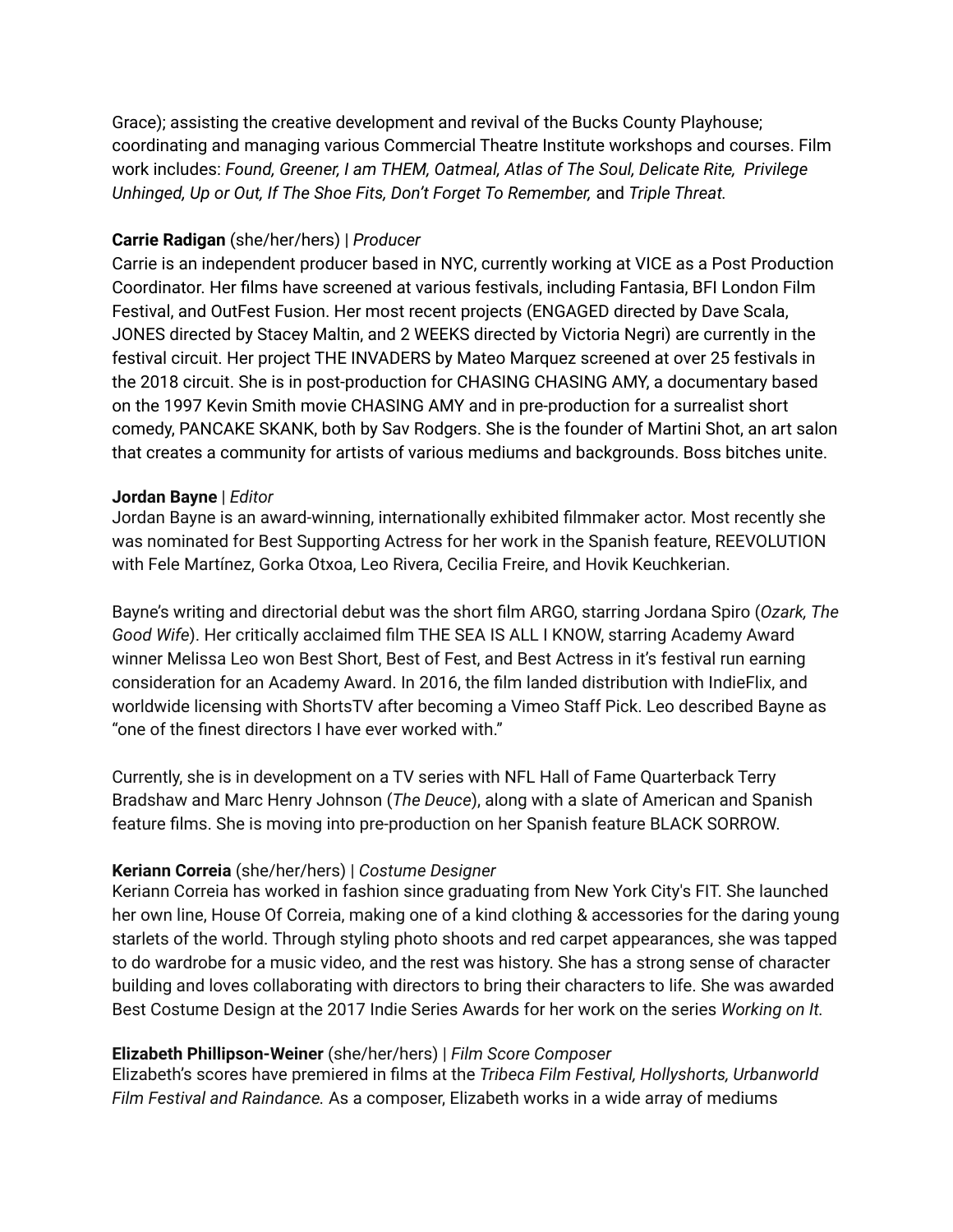including theatre, ad music, and folk music. She's written the music for everything from non-profit campaigns to congressional campaigns. She is currently scoring a feature film directed by [Stacey](https://www.staceylmaltin.com/) Maltin for *[Besties](https://www.bestiesmakemovies.com/) Make Movies*. Elizabeth is a recipient of the 2020-2021 Alan [Menken](https://www.alanmenken.com/) Award for film scoring.

In 2018, Elizabeth partnered with the innovative non-profit Emily's Entourage to turn her debut single into a fundraising and awareness campaign to fight rare mutations of Cystic Fibrosis. The song, "Anyway," is performed by two-time Tony nominee Laura Osnes (Grease, Cinderella, Bandstand), Gideon Glick (Spring Awakening, Significant Other), Christy Altomare (Mamma Mia, Anastasia), Javier Muñoz (In The Heights, Hamilton) and Sarah Levy (Netflix's Schitt's Creek). Elizabeth released her debut folk album in Summer 2019. She also maintains an active freelance life as a trombonist, ukulele player, and music educator. Elizabeth is Brooklyn-based and is obsessed with her adorable dog, Schuyler.

#### **Carner & Gregor** (he/him/his & he/him/his) | Songwriters

Sam Carner and Derek Gregor, among Playbill.com's 12 [Contemporary](http://www.playbill.com/features/article/playbill-picks-the-contemporary-musical-theatre-songwriters-you-should-198768) Musical Theatre [Songwriters](http://www.playbill.com/features/article/playbill-picks-the-contemporary-musical-theatre-songwriters-you-should-198768) You Should Know, won the Richard Rodgers Award and the John Wallowitch Award for songwriters under 40, and Sam won the Kleban Prize for "Most Promising Librettist." Their songs, which have garnered 11 MAC nominations for "Best Song" / "Best Comedic Song" with one win, are performed in hundreds of venues around the world every year and have been sung on all seven continents (including Antarctica).

Their musical [UNLOCK'D](http://www.carnerandgregor.com/unlockd/) was produced Off-Broadway at the Duke Theater in the summer of 2013 ("gorgeous" –NYTimes "Astounding, enveloping" –Talkin' Broadway). Other current projects include [TOAST](https://carnerandgregor.com/project/toast/), a jazz/electro-pop fusion musical set in post-Katrina New Orleans (developed at the Bloomington Playwrights Project, Coastal Carolina University, and the Johnny Mercer Colony), an adaptation of an ABC television series to be announced, additional songs for SHEILA LEVINE IS DEAD AND LIVING IN NEW YORK (original songs by Michael Devon, book by Todd Graff, directed by Susan Stroman), and an adaptation of Emma McLaughlin's and Nicola Kraus's New York Times best seller [DEDICATION.](http://www.simonandschuster.com/books/Dedication/Emma-McLaughlin/9781416540144)

### **Danny Chait** (he/him/his) | Music Producer

Before Danny finished high school, he knew he wanted to pursue songwriting, producing, and performing. He went on to study at NYU and started playing gigs in Manhattan and the surrounding area. In addition to his own music, Chait is currently a part of a variety of productions as a writer, producer, mixer, and being sought after for a number of performance opportunities.

#### **Sara Andreas** (she/her/hers) | Firefly Choreographer

Sara Andreas is a choreographer and performer. Broadway/Off-Broadway: *Escape To Margaritaville* (Female Tourist, u/s Rachel), *Catch Me of You Can, Clueless the Musical* (Heather, u/s Mrs. Geist/ Ms. Stoeger). National Tours/Las Vegas: *Jesus Christ Superstar*, *Rock of Ages* (Regina) *Anything Goes, Addams Family* (u/s Morticia), *Legally Blonde* (u/s Brooke, Serena, Margot, Pilar). Instagram @Sara.Andreas. [www.glitterartbysara.com](http://www.glitterartbysara.com/)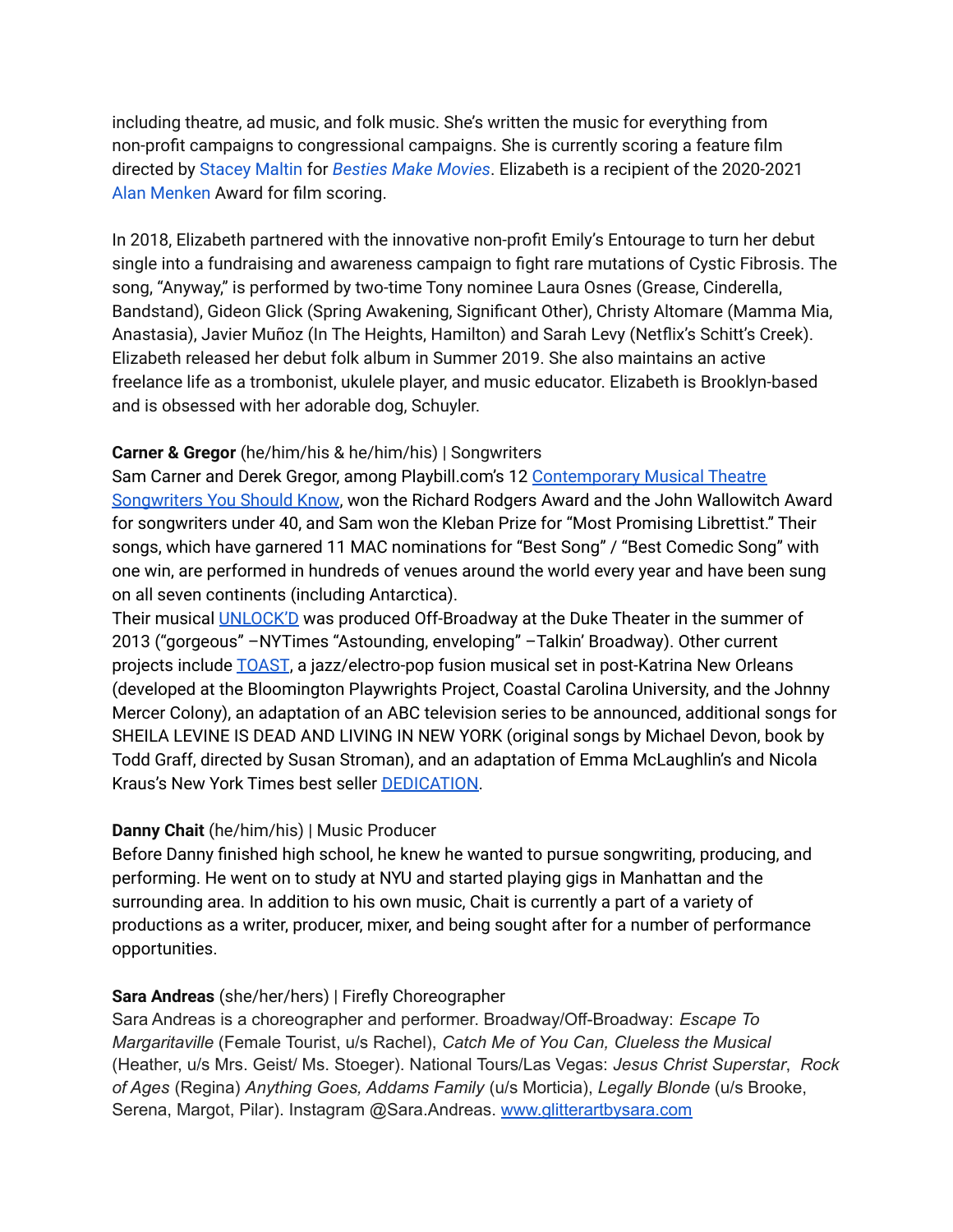# **CREDITS**

### **MAIN CREDITS**

| Directed by<br><b>Written by</b> | <b>Stacey Maltin</b><br><b>Stacey Maltin</b>           |
|----------------------------------|--------------------------------------------------------|
| <b>Produced by</b>               | Jay DeYonker<br>Jackie Schwartz                        |
|                                  | Margarita Zhitnikova                                   |
|                                  | <b>Stacey Maltin</b><br><b>Martha Frances Williams</b> |
|                                  | Carrie Radigan                                         |
| <b>Executive Producers</b>       | <b>Sam Permutt</b>                                     |
|                                  | David Estrakh                                          |
|                                  | Jeffrey Weber                                          |
|                                  | Marco Shalma                                           |
|                                  | David Russo                                            |
|                                  | Craig Coffman                                          |
|                                  | Dani Tenenbaum                                         |
| <b>Director of Photography</b>   | Joel Crane                                             |
|                                  | Dani Tenebaum                                          |
| <b>Composer</b>                  | Elizabeth Phillipson-Weiner                            |
| <b>Edited by</b>                 | Jordan Bayne                                           |

#### **CAST**

| <b>Chloe</b><br>Gus<br><b>Maggie</b><br><b>Audrey Williamson</b><br><b>Chiara</b><br>Griffin<br><b>Caleb</b><br>Liam<br><b>Bradley Sands</b> | <b>Stacey Maltin</b><br>Jay DeYonker<br>Margarita Zhitnikova<br><b>Catherine Curtin</b><br>Aury Krebs<br>Aramie Payton<br>Mark St. Cyr<br>Michael Varamogiannis Hernadez<br><b>Neal Lerner</b> |
|----------------------------------------------------------------------------------------------------------------------------------------------|------------------------------------------------------------------------------------------------------------------------------------------------------------------------------------------------|
| <b>Pip</b><br><b>Jamie</b>                                                                                                                   | <b>Yurel Echezaretta</b><br>Caleb Schaaf                                                                                                                                                       |
| <b>Noga</b>                                                                                                                                  | Megan Kane                                                                                                                                                                                     |
| Laura                                                                                                                                        | Gina Naomi Baez                                                                                                                                                                                |
| Logan                                                                                                                                        | Steven Rada                                                                                                                                                                                    |
| Dr. Serena Long                                                                                                                              | Mischa Ipp                                                                                                                                                                                     |
| Carla                                                                                                                                        | Aileen Kyoko                                                                                                                                                                                   |
| Gwen                                                                                                                                         | <b>Nancy Cantine</b>                                                                                                                                                                           |
| <b>Firefly Dancer</b>                                                                                                                        | Danielle Marie Gonzalez                                                                                                                                                                        |
|                                                                                                                                              | <b>Ysabel Jasa</b>                                                                                                                                                                             |
|                                                                                                                                              | Elizabeth L. Worley                                                                                                                                                                            |
|                                                                                                                                              | Gillian Spayd                                                                                                                                                                                  |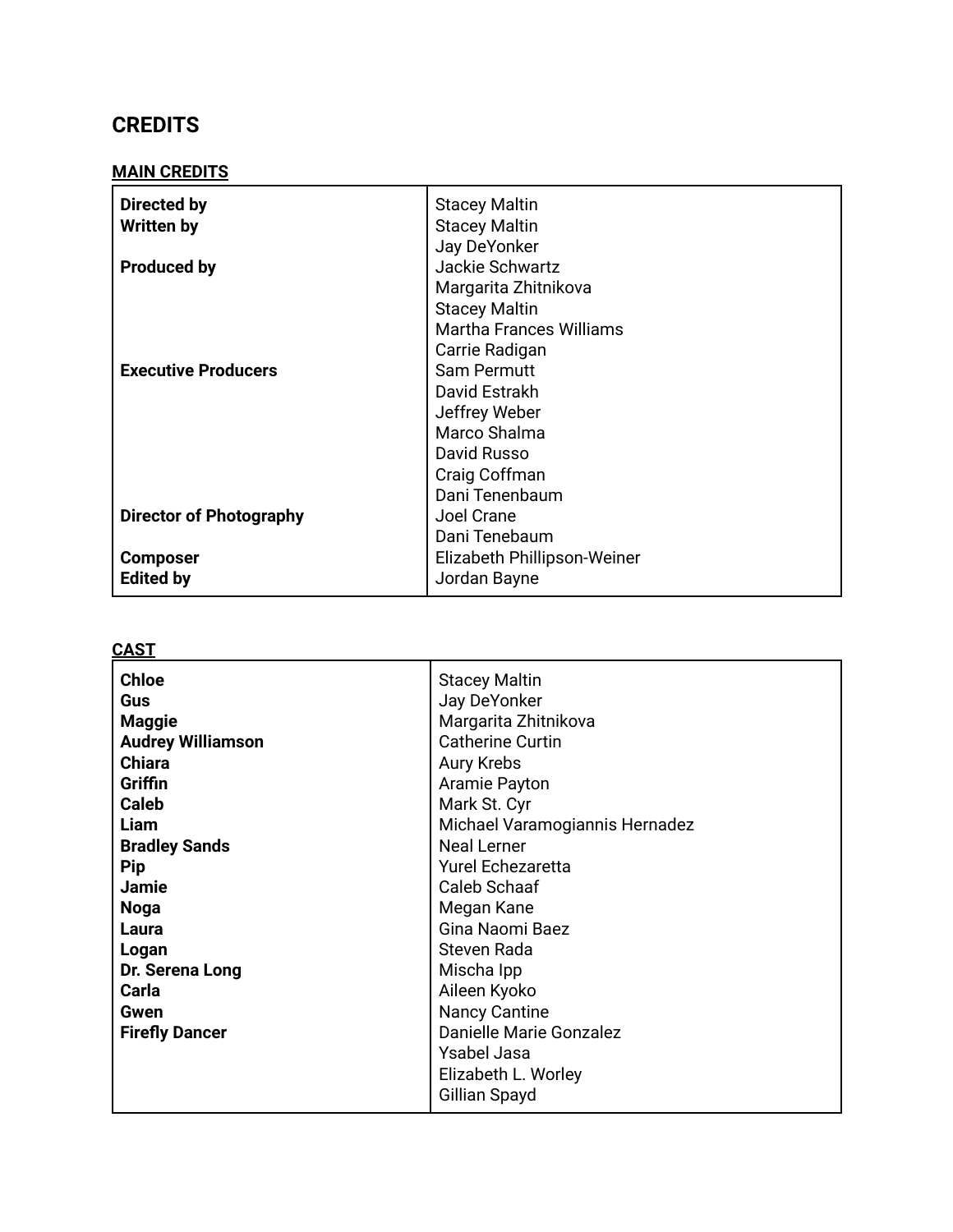|                                           | Marjorie Failoni        |
|-------------------------------------------|-------------------------|
|                                           | Matt Lynn               |
| <b>Firefly Dancer/Dance Captain</b>       | Michael J. Baugh        |
| <b>Sexy Girl At Party</b>                 | <b>Staci Merritt</b>    |
| <b>Musical Theater Girl Inna Z</b>        | Sari Weinerman          |
| <b>Musical Theater Guy</b>                | Daniel Anthony Hidalgo  |
| Liv                                       | <b>Coralie Meeks</b>    |
| <b>Laughing Friend Angela Shelton</b>     | Gillian Munsayac        |
| <b>Drunk Friend John Pruitt</b>           | Ron Tsur                |
| Woman In Bathroom Lori Llarena            | Tyechia Smith           |
| <b>Firefly Off-Broadway Stage Manager</b> | Doron JePaul Mitchell   |
| <b>Firefly Broadway Stage Manager</b>     | Jessica Coghill         |
| <b>Star News Reporter</b>                 | Preeti Gupta            |
| <b>Frankie</b>                            | <b>Andrew Wheeler</b>   |
| <b>Coffee Shop Customer</b>               | Alan Maltin             |
| <b>Barista Janet Zinn</b>                 | Mischa Dani Goodman     |
| <b>Brandon</b>                            | Ori Nachon              |
| Leora                                     | Romy Nachon             |
| <b>Party Pianist Matt Simon</b>           | <b>Russell Sperberg</b> |
| <b>Maggie Piano Double</b>                | Danielle Erin Rhodes    |

## **CREW CREDITS**

| <b>Co-Producer</b><br><b>Associate Producers</b>                              | Mary Zhitnikova<br>Mischa Ipp<br>Elroy Martinez Jr.<br>Monica Arsenault<br>Suzette Dutson |
|-------------------------------------------------------------------------------|-------------------------------------------------------------------------------------------|
| <b>Costume Designer</b>                                                       | Keriann Correia                                                                           |
| Choreography by                                                               | Sara Andreas                                                                              |
| <b>Firefly the Musical Music by</b>                                           | Sam Carner & Derek Gregor                                                                 |
|                                                                               | Dana Levinson                                                                             |
|                                                                               | Judith Moy                                                                                |
|                                                                               | Danny Chait                                                                               |
| <b>Musical Arrangement &amp; Production by</b><br><b>Musical Direction by</b> | Andrew Wheeler                                                                            |
| <b>Original Score by</b>                                                      | Elizabeth Philipson-Weiner                                                                |
| "Piece of Me" Choreography by                                                 | Jay DeYonker & Stacey Maltin                                                              |
| <b>Titles by</b>                                                              | Spencer J. King                                                                           |
| <b>Visual Effects by</b>                                                      | Chris seerveld                                                                            |
| <b>Additional Music Supervision</b>                                           | <b>Katy McIlvaine</b>                                                                     |
| <b>Assistant Director</b>                                                     | Mischa Ipp                                                                                |
|                                                                               | Vanessa Velasquez                                                                         |
|                                                                               | Viktoria-Isabella King                                                                    |
|                                                                               |                                                                                           |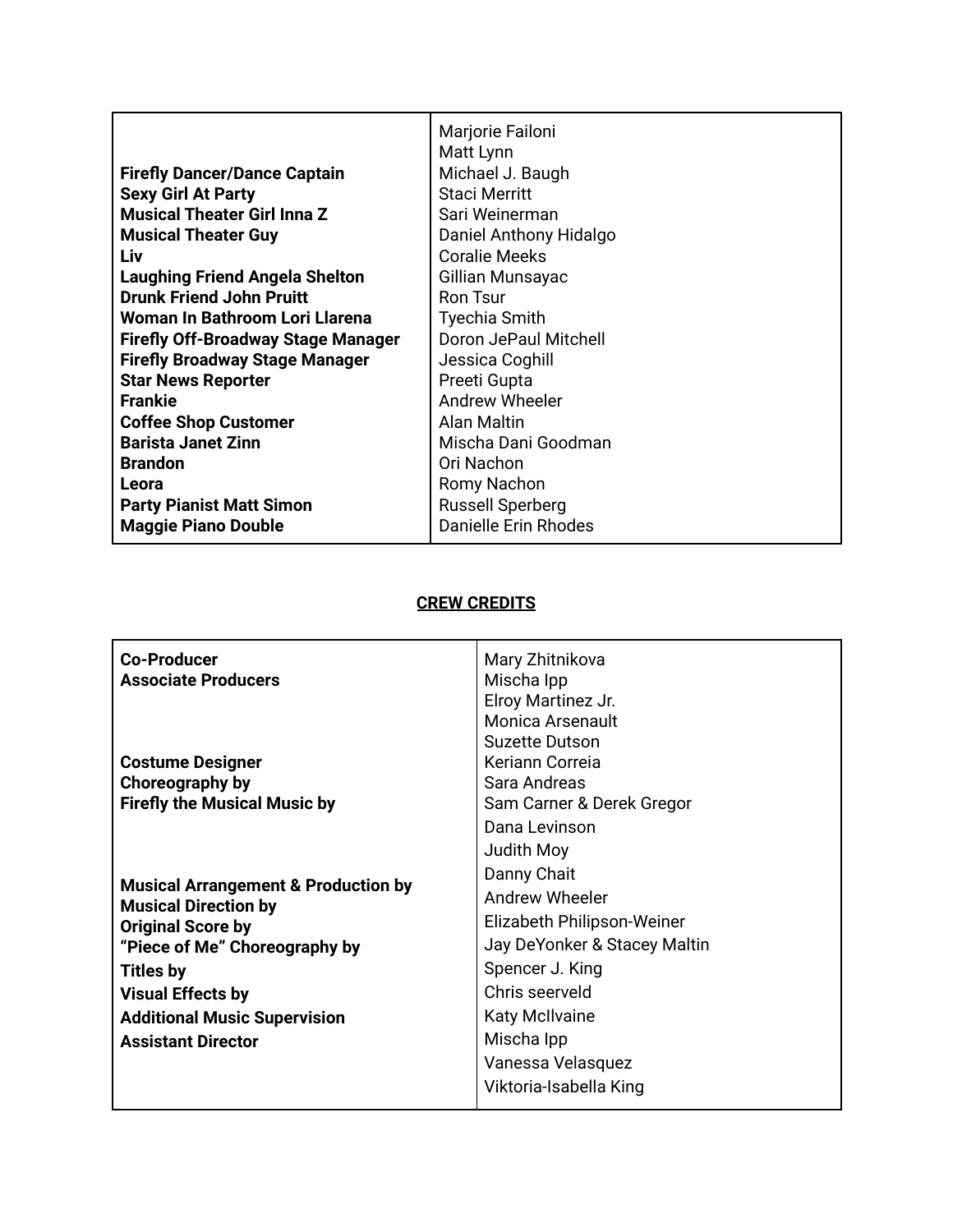|                                           | Monica Arsenault         |
|-------------------------------------------|--------------------------|
| <b>Graphics Designer</b>                  | <b>Christina Tedesco</b> |
| <b>Sound Design and Supervision</b>       | <b>Matthew Kulewicz</b>  |
| <b>Recording Mixers</b>                   | Anna Khromova            |
|                                           | Ana Fernandez            |
| <b>Color Grade</b>                        | Lou Daumas               |
| <b>Firefly Stage Light Design</b>         | <b>Stacey DeRosier</b>   |
|                                           | Ethan Olsen              |
|                                           | Jeremy Johnson           |
| <b>Firefly Set Design</b>                 | Josh Warner              |
| <b>April Unit Art Direction</b>           | <b>Orly Schwartz</b>     |
| <b>July and August Unit Art Direction</b> | Alex Hall                |
| <b>Hair and Makeup Department Head</b>    | Chue Wen Chen            |
| <b>Hair and Makeup</b>                    | <b>Kelly Lee</b>         |
|                                           | <b>Bianca Duarte</b>     |
|                                           | Kayla Jo Berley          |
|                                           | Kelsey McCullagh         |
|                                           | Ori Gilady               |
|                                           | Nicholette Talley        |
|                                           | Evelyn Ziropoulos        |
|                                           | Chelsea Paige            |
| <b>Script Supervisor</b>                  | <b>Rachel Salin</b>      |
| <b>1st Assistant Camera</b>               | <b>Yaniv Glaser</b>      |
|                                           | <b>Ariel Hadar</b>       |
|                                           | Dave Burdette            |
|                                           | <b>Celeste Perlez</b>    |
|                                           | Jason Chew               |
| <b>2nd Assistant Camera</b>               | Bruna LaCerda            |
|                                           | <b>Haley Snyder</b>      |
|                                           | Silas Perry              |
|                                           | Jennifer Downes          |
| <b>Swing Team</b>                         | Adela Wagner             |
|                                           | Alex Taylor Barratt      |
| <b>Key Gaffer</b>                         | John Rossi               |
|                                           | Sofia Monzeratt          |
| <b>Gaffers</b>                            | Vadim Goldenberg         |
|                                           | Cindy Chen               |
|                                           | Van Doan                 |
| <b>Key Grip</b>                           | <b>Timothy Amatulli</b>  |
|                                           | Anna Vyches              |
|                                           | <b>Brittany Jeffrey</b>  |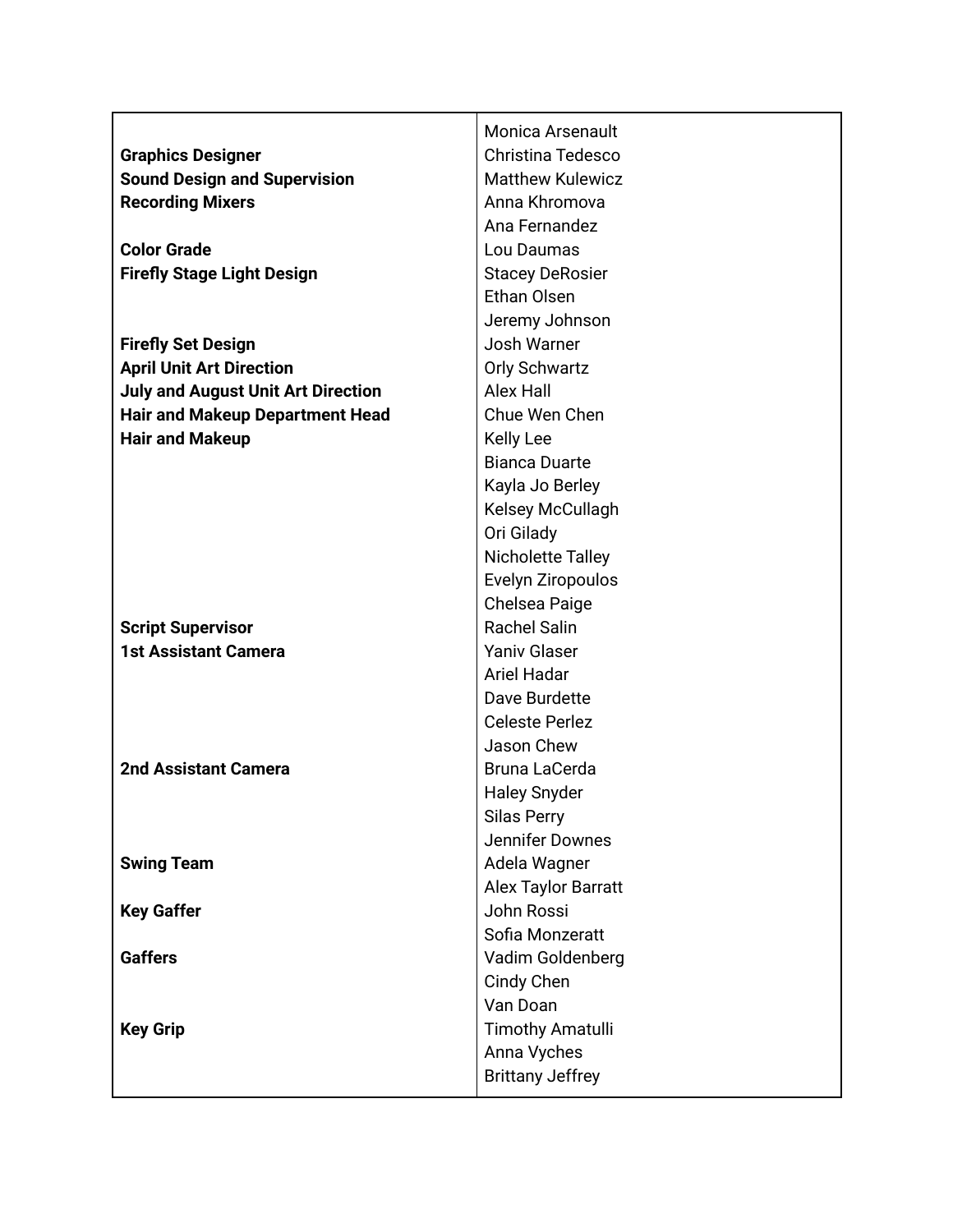| <b>July Unit Production Manager</b>   | Garrett Feldman          |
|---------------------------------------|--------------------------|
| <b>June Unit 2nd AD</b>               | Anna Rak                 |
| <b>Digital Imaging Technician</b>     | Jason Hood               |
| <b>Stills Photographer</b>            | <b>Eden Martinez</b>     |
|                                       | Gabrielle Cantamessa     |
|                                       | Bruna LaCerda            |
|                                       | Adela Wagner             |
|                                       | Vi Nguyen                |
| <b>Behind The Scenes Videographer</b> | Ray Chin                 |
|                                       | Keira Cronin             |
|                                       | Lexi Bean                |
| <b>Unit Publicist</b>                 | <b>Michael Gioia</b>     |
| <b>Social Media Manager</b>           | Jon Frederick            |
| <b>Wardrobe Assistant</b>             | Annie Lian               |
| <b>Art Department PA</b>              | Olivia Chen              |
|                                       | Deborah Miller           |
| <b>Camera PA</b>                      | Gaia Visnar              |
| <b>Producing Shadow</b>               | Nadine Adrien            |
| <b>Set PA</b>                         | <b>Colin White</b>       |
|                                       | Jina Hyun                |
|                                       | Jonathan Burton          |
|                                       | MJ Sajid                 |
|                                       | Jacob Warman             |
|                                       | <b>Emmanuel Class</b>    |
|                                       | <b>Gabriel Hardy</b>     |
|                                       | <b>Karl Brand</b>        |
|                                       | Peri Rohl                |
|                                       | <b>Tyana Brumaire</b>    |
|                                       | Larry Cruz               |
|                                       | Katie Winn               |
|                                       | Katie Rodgers            |
|                                       | <b>Tom Sipply</b>        |
| <b>Production Drivers</b>             | Alex Hall                |
|                                       | Keira Cronin             |
|                                       | Jess Gibson              |
|                                       | Max Jacob                |
| <b>Drivers Assistant</b>              | Darragh Dandurand        |
| <b>Production Services</b>            | Film Emporium            |
|                                       | Supersight Media         |
|                                       | <b>Women Make Movies</b> |
|                                       | Gusto                    |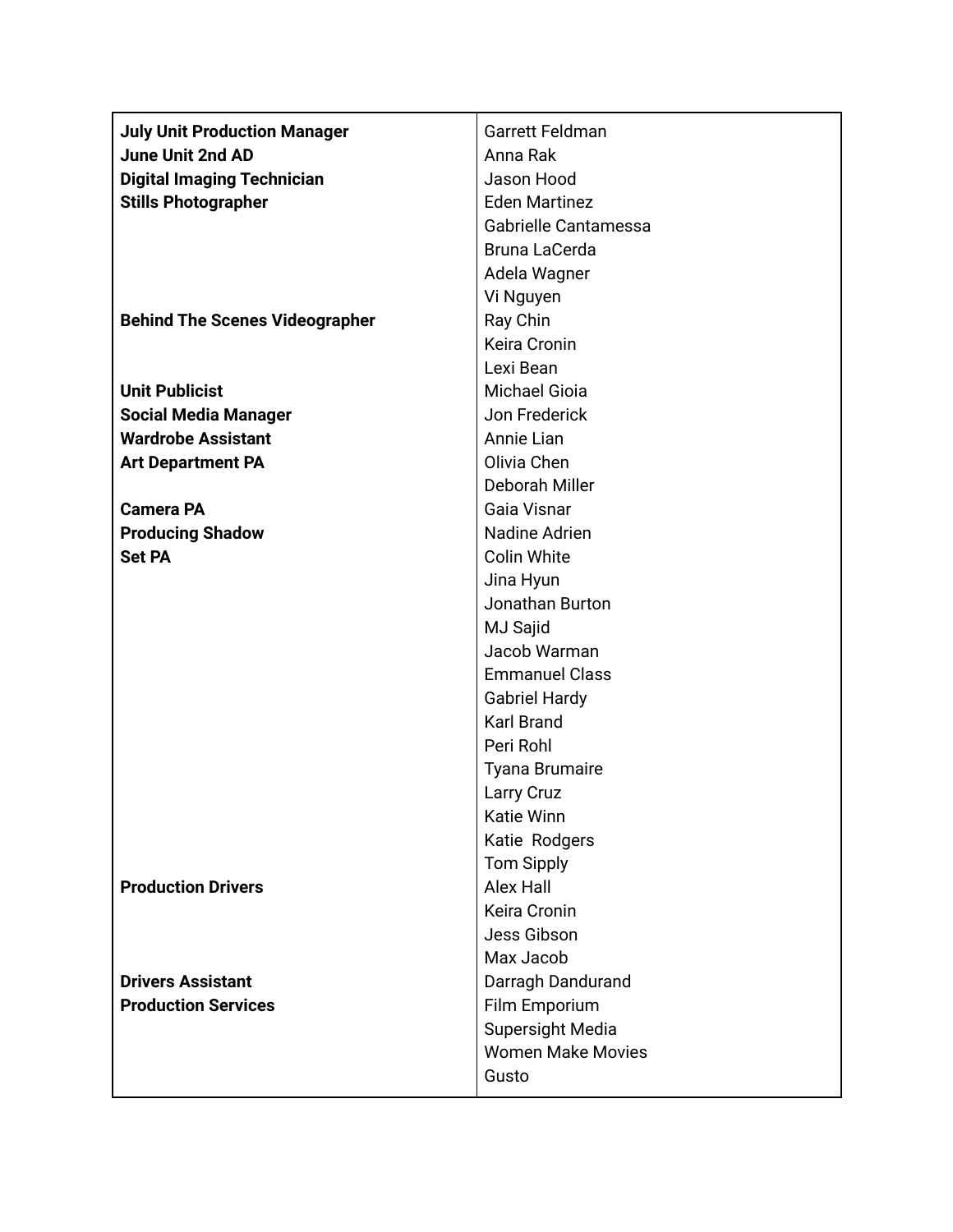| <b>Full Spectrum Features</b> |
|-------------------------------|
|                               |

## **FIREFLY AUDIENCE EXTRAS**

| Chip Parham              | <b>Connie Maltin</b>     |
|--------------------------|--------------------------|
| <b>Elisabeth Chambry</b> | Alan Maltin              |
| <b>Carlos Posso</b>      | Sam Carner               |
| Karen Igho               | Sarah Carner             |
| Alexander Zuccaro        | Macel "Mars" Carner      |
| Stephanie Cheng          | Craig Coffman            |
| <b>Michael Kishon</b>    | <b>Kimberley Newbill</b> |
| Diana Barabarsh          |                          |

## **2009 FIREFLY PARTY EXTRAS**

| <b>Margarita Torres</b> | Diana Barabash            |
|-------------------------|---------------------------|
| Carrie Radigan          | <b>Caroline Phinney</b>   |
| Charlotte J. Bradshaw   | <b>Moira McCormick</b>    |
| Christina Yanyuk        | <b>Kimberly Newbill</b>   |
| Michael Dewayne Kelly   | Alexander Zuccaro         |
| Erin Michelle Sullivan  | Craig Coffman             |
| <b>Rachel Hale</b>      | Abe Xashi                 |
| Noga Blum               | <b>Rachel Claire</b>      |
| Chike Willie Robinson   | Katrina M. Naficy         |
| Nathaniel Jackson       | <b>Caroline Rosenblum</b> |

## **BAR PATRONS**

| Michael Seigel        | <b>Raymond Wilson</b>   |
|-----------------------|-------------------------|
| Jose Torres           | <b>Thomas Vieljeux</b>  |
| Angel Vasquez         | <b>Kimberly Newbill</b> |
| Esther Paragulla      | <b>Cecly Rivera</b>     |
| Michael Dewayne Kelly | Veronica Wood           |
| Cristina Galarza      | Regan Teller            |
| Daniel Ayoola         |                         |
|                       |                         |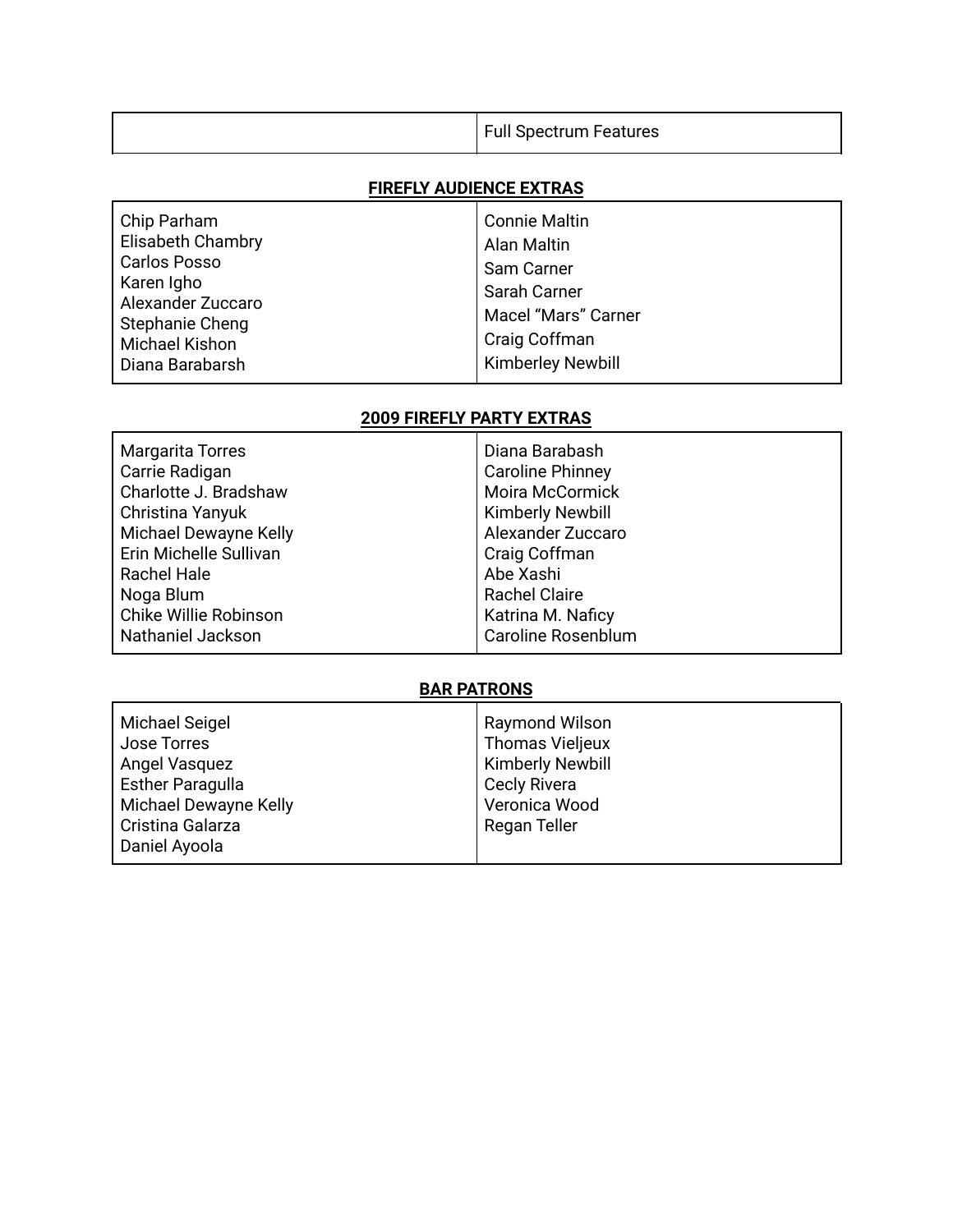#### **MUSIC**

**FIREFLY** Written by Sam Carner & Derek Gregor Arrangement By Andrew Wheeler & Danny Chait Production & Editing by Danny Chait

PIECE OF ME Written by Sam Carner & Derek Gregor Arrangement & Production by Danny Chait Mix by Danny Chait

ONLY A BEAT Written by Corinna Repp Performed by Corinna Repp Licensed by Sonablasti Songs, LLC

LIGHTEST LIGHT Written by Corinna Repp Performed by Corinna Repp Licensed by Sonablasti Songs, LLC

THE COLOR OF LOVE IS BLUE Written by Danny Chavis Performed by The Veldt Licensed by Sonablasti Songs, LLC

GOLD Written by Raechel Stout & Karen Ledford Performed by GRLwood Licensed by Sonablasti Songs, LLC

WE TRY Written by Kyle Peters, Will Roberts, Brian Healey, & Neal Lucas Performed by The Pass Licensed by Sonablasti Songs, LLC

DOES YOUR HEART EVER STOP FEELING Composed by Lisa Ann Sniderman Performed by Aoede Published by Music Expressions Licensed by Crucial Music

CLOSING THE GAP Written by Dana Aliya Levinson Arrangement & Production by Danny Chait Mix by Danny Chait

CEREMONY SONG Written by Judith Moy Arrangement & Production by Judith Moy

FUTURE POWER Written by Ari Katz & Tannis Kristjanson Performed by Miss TK & The Revenge Published by Rough Trade Publishing Courtesy of Ernst Jenning Record Co. By arrangement with Bank Robber Music

HOW A FANTASY WILL KILL US ALL Written by Corinna Repp Performed by Corinna Repp Licensed by Sonablasti Songs, LLC

WHEN NO ONE IS HERE Written by Robert Cimitile & Elliot Heeschen Performed by Builder Of The House Licensed by Sonablasti Songs, LLC

I'VE GOT ENERGY Written by Ashley Bowen, Sydney Chadwick & Cameron Lowe Performed by The Debauchees Licensed by Sonablasti Songs, LLC

FIREFLY REPRISE Lyrics by Sam Carner Melodies by Derek Gregor Arrangement & Production by Danny Chait Composition and Mix by Danny Chait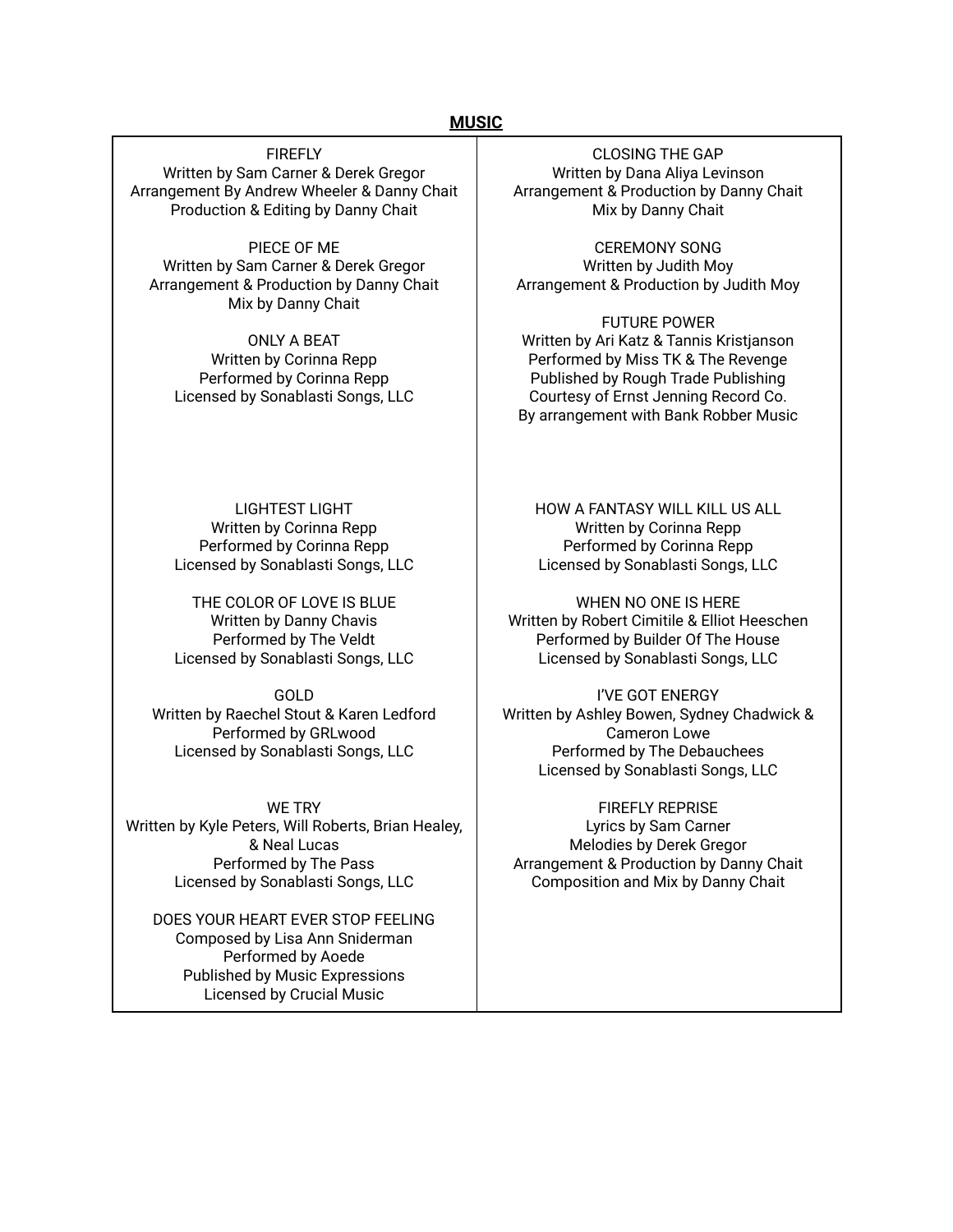#### **SPECIAL THANKS**

#### **SEED & SPARK SUPPORTERS**

Inna Zhitnikova - Vanessa Weisbrod - Louis Schwartz - Pat Mikes - Jennifer Ponton - Alix Ober - Bri Castellini - Sabrina R - Erin West - Jessica Michael Davis - Ana Monaco - Shaina Rose Woolley - Anna Czarska - Adrian Lawrence - Lorenzo P. Adams - Zeppy D - LeAnn Brookvale - Jennifer Helm - Teresa Wright - Stacy Chaet - Rachel Satell - Zoe Beloff - Kristal Sotomayor - Ben Baur - Dallas Harden - Aly Mason - Neil Timiraos - Erich Smith - Annaliese Taylor - Thursday Shoots - Paul Culos - Anna Engel - Stephen Laferriere - Vincent Pham - Robin Wood - Robert Rice - Brian Tortora - David Russo - JJ Condon - Melissa Daniels - Beebe Reisman - Matt Simon - Stephanie Iscovitz - Caitlin Simpson - Chelsea Moore - Janet Zinn - Devin Shepherd - Lynn Schwartz - Andrew Aprahamian - Brian Tepper - Randi Tepper - Craig Schwartz - Thelma Rodin - Clayton Smith - Shannon Fitzpatrick - Garrett Feldman - Yelena Khilkovskaya - Paula Rossman - Jessica Mendez-Siqueiros - Jeffrey Weber - Michelle I - Alie Lombardi - Victoria Covert - Angela Shelton - Amy Gross Nachon - Otoja Abit - Ron Tsur - Sarah Wharton - Barbara Chipman - Victoria Negri - Greg Fusco - Laura Frenzer - Gesche Haas - Elroy Martinez Jr. - Freia Titland - Chip Parham - Elle Nelson - Rhona Rees - Lori L Llarena - Marilyn Schwartz - Michael Goldburg - Brianna Spahn - Shara Zeiger - Madeline Johnson - Alan and Connie Maltin - Rebecca Missel - Dominique Mas - Allison and Mike Hayhurst - Daneel Ferreira - Michael Wooldridge - Nathaniel Jackson - Sage Drake - Brandi Nicole Payne - Karen Hermann - Kelsey Rauber - Larry and Meira Maltin - Daniel Armour - Arielle Sofer - Molly Brenner - Shayna Gershman - John Pruitt - Claire Dub - Stefanie Sparks - Adam Brown - Liz Nord - Dave Chan - Jake King - Aj Cedeno - Janelle Tedesco - Lucy Cottrell - Heather Taylor - Magdalena Grecova - Nolan DeCoster - Klara Flipova - Stuart Freedenfeld - Shari Harrison - Nina Gielen - Rosalie Tenseth - Tina Guberman - Audrey Flegel - Jordan Cohen - Abbie Johnathan & Katz - Denise Murphy - Anat and Guy - Kristin McCarty - Michelle Mazza - Jason Hood - Patsy Tallman - Marie DeYonker - Michael Johnson - Jack